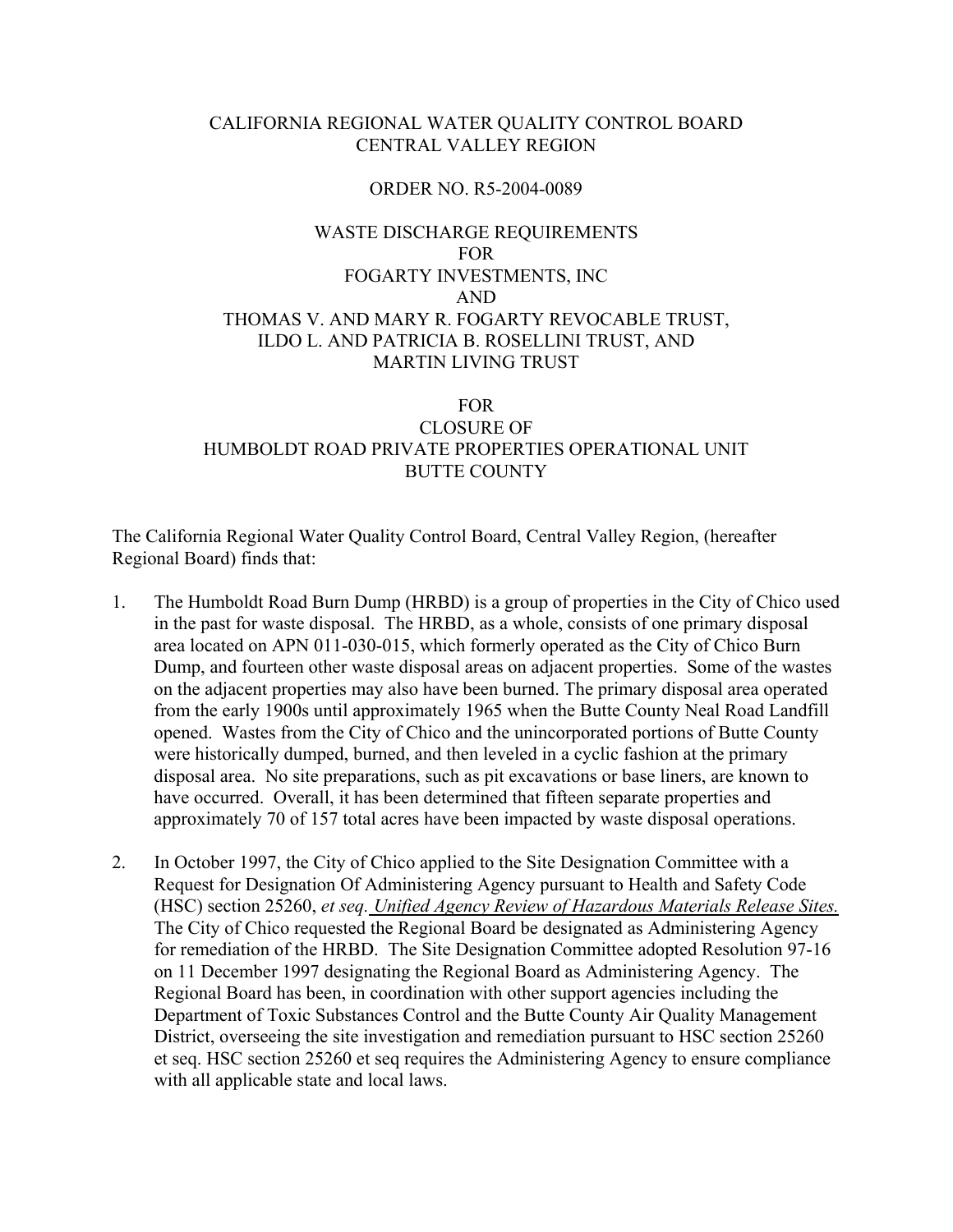- 3. On 3 June 2003, the Regional Board Executive Officer issued Cleanup and Abatement Order No. R5-2003-0707, pursuant to California Water Code section 13304 against all the parties responsible for the waste at the properties of the HRBD. Order No. R5-2003-0707 requires, among other things, that the responsible parties submit a draft Remedial Action Plan (RAP) to the Regional Board for its review and approval. Fogarty Investments, Inc. submitted a draft RAP on 17 May 2004 for certain properties of the HRBD and a public meeting was held in Chico to hear public comments. The RAP for the properties subject to this Order was approved by the Executive Officer on 8 July 2004. The remedy selected in the RAP is to consolidate waste from certain properties of the HRBD to form a landfill over existing waste on the property. After consolidation the landfill must be closed to meet the standards of Title 27 California Code of Regulations (CCR) Division 2. This Order sets forth the requirements for closure of the landfill.
- 4. On 10 April 2004, Fogarty Investments, Inc., submitted a Report of Waste Discharge that proposes to consolidate waste from certain areas of the properties of the HRBD into a waste management unit (Unit), which will be constructed on Assessor's Parcel Number (APN) 011-030-138. The property is owned by Thomas V. and Mary R. Fogarty Revocable Trust, Ildo L. and Patricia B. Rosellini Trust, and Martin Living Trust. Fogarty Investments, Inc., Thomas V. and Mary R. Fogarty Revocable Trust, Ildo L. and Patricia B. Rosellini Trust, and Martin Living Trust are hereafter referred to as the Discharger.
- 5. The proposed Unit, also called the Humboldt Road Private Properties Operational Unit, will be located along Humboldt Road, approximately two miles east of the intersection of State Routes 32 and 99 in Chico, in Section 29, T22N, R2E, MDB&M, as shown in Attachment A, which is incorporated herein and made part of this Order. The Humboldt Road Private Properties Operational Unit will consist of one landfill covering 6.7 acres as shown in Attachment B, which is incorporated herein and made part of this Order. Other HRBD parcels will be addressed by other responsible parties in other Orders.

# **SITE DESCRIPTION**

- 6. The HRBD is located along the westernmost slope of the Sierra Nevada foothills. It is underlain by highly cemented deposits of an unnamed "fanglomerate" present throughout a wide area along the foothills east of Chico. In general, the fanglomerate contains only occasional stringers or lenses of granular material within a very low permeability matrix of volcanic ash and other related materials. Groundwater yields within these lenses tend to be small. Deeper granular and volcanic units of the underlying Tuscan Formation, however, form more significant groundwater aquifers.
- 7. The measured hydraulic conductivity of the native soils underlying the Unit ranges between  $0.5 \times 10^{-4}$  cm/sec and  $1.5 \times 10^{-4}$  cm/sec as measured during aquifer tests conducted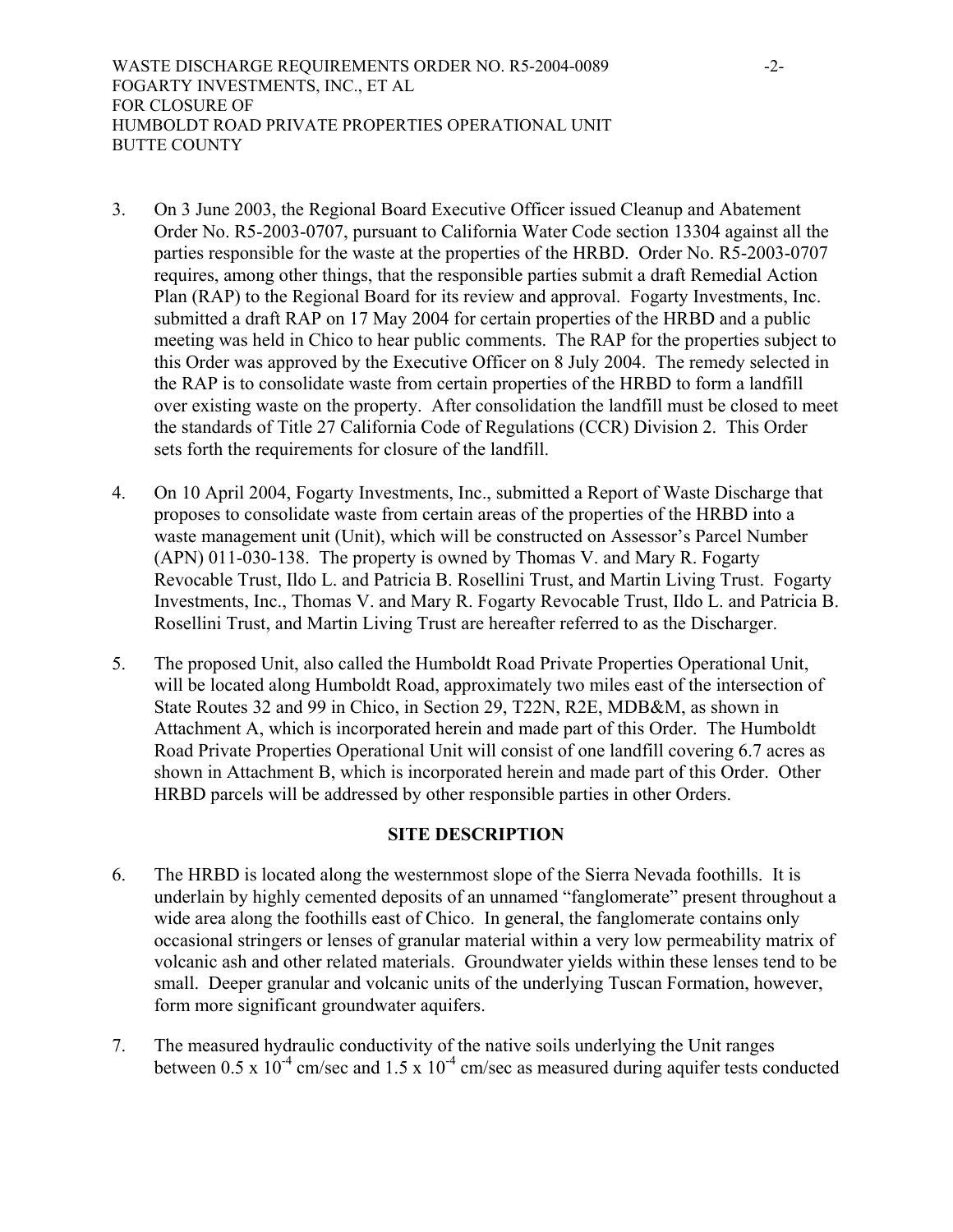on two monitoring wells located adjacent to the primary HRBD disposal area. Tests on these wells indicate the water bearing zones are of limited extent and volume.

- 8. The closest Holocene fault, the Cleveland Hill Fault, is approximately 27 miles to the south-southeast. Recorded magnitudes of seismic events along these faults range between 5.7 and 6.4 on the Richter scale. The maximum credible acceleration for the site is 0.45 to 0.60 g.
- 9. Current land uses identified for the HRBD includes open rangeland to the east, south, and west, and a retirement community to the north. A junior high school is located less than a half-mile west of the Unit. Current plans and zoning call for residential and/or commercial development to the north, south, and west of the Unit.
- 10. The HRBD is located within the City of Chico, which receives an average of 26.4 inches of precipitation per year. The estimated pan evaporation rate for the Sacramento Valley, including the western half of Butte County, is 64 inches per year. The average evapotranspiration rate for pasture and grassland is approximately 52 inches per year.
- 11. The 100-year, 24-hour precipitation event for the site is estimated to be 5.5 inches. The maximum 100-year annual precipitation is over 50 inches per year.
- 12. The estimated 100-year flow in the reach of Dead Horse Slough that passes through the HRBD is 400 cubic feet per second (cfs), based on the Federal Emergency Management Agency's 100-year peak flow calculations. Based on an estimate of the slope and cross section of Dead Horse Slough below the proposed Unit, the water surface would be approximately 50 feet wide at a flow of 400 cfs.
- 13. Based on information provided in the June 2001 Remedial Investigation Report, Geology and Groundwater, Humboldt Road Burn Dump, Chico, California, it is estimated that four domestic water supply wells exist within ½ mile of the site, with a well on the Pleasant Valley Assembly of God of Chico (PVAG) property (APN 002-180-083), which has been inactive for many years, being the closest.

# **WASTE AND SITE CLASSIFICATION**

14. For purposes of the overall site investigation, the HRBD was divided into eight distinct study areas, referred to as Areas 1 through 8, plus the PVAG property, as shown in Attachment C, which is incorporated herein and made part of this Order. Approximately 265,000 cubic yards (out of an estimated 400,000 cubic yards) of waste was disposed in Area 1 (APN 011-030-015); the remaining 135,000 cubic yards of waste was disposed in Areas 2 through 8. Area 2 (APN 002-180-089, 002-180-095, 002-180-087, 002-180-088), APN 011-030-137, and the PVAG property contain an estimated 40,000 cubic yards of waste scattered on approximately 30 acres. Areas 3 through 8 (APN 011-030-136, 011-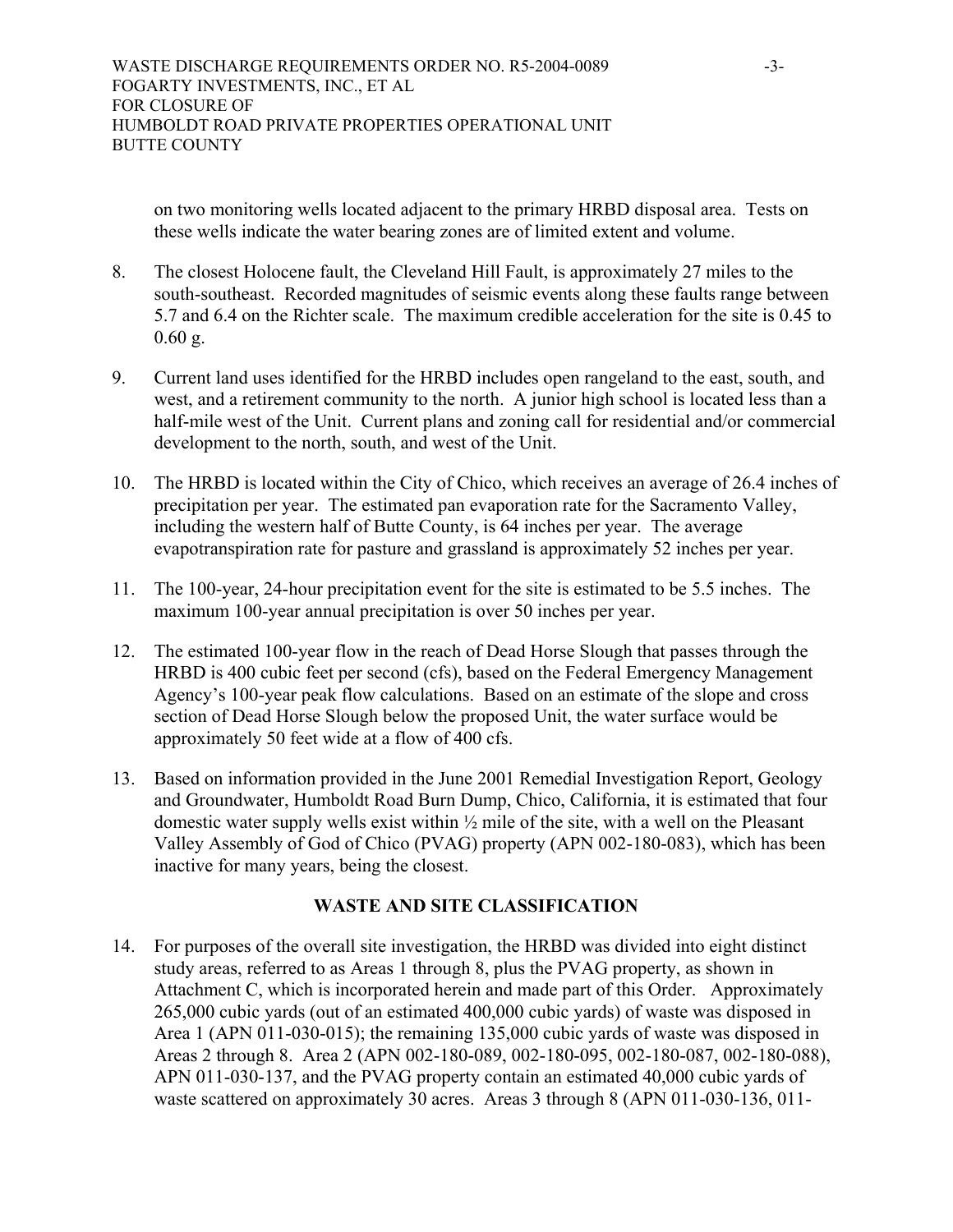030-138, 011-030-139, 011-030-016, 011-780-018, 011-780-014, 002-180-084, 002-180- 086) contain an estimated 95,000 cubic yards of waste scattered on the remaining 40 acres. Dead Horse Slough, an ephemeral stream, flows through a part of Areas 3, 4, 5, and 6.

- 15. Scattered piles of waste proposed for removal from Areas 3 through 6 (APN 011-030-136, 011-030-138, 011-030-139, 011-030-016), including the impacted area of Dead Horse Slough lying within the property boundaries, will be combined with waste that currently exists in the footprint of the new Unit on APN 011-030-138. Wastes collected from Areas 7 and 8 and the PVAG property may also be placed in the new Unit, or they may be hauled off-site for disposal at an appropriate disposal facility. As shown on Attachment B, the new Unit will be constructed adjacent to the primary HRBD disposal area (APN 011-030- 015).
- 16. Area 3 was used as either a staging area for the larger burn dump activities, and /or as a separate, smaller operation. Waste material, consisting of broken glass, bottles, rusted metal, and concrete rubble in a soil matrix with some ash, is spread over large portions of Area 3 and small waste piles exist in several locations. Dead Horse Slough flows through the northern edge of the property. The only waste associated with sediment is along Dead Horse Slough, where broken glass, plastic, ceramic, and other miscellaneous debris have been transported down the slough from upstream waste piles.
- 17. Area 4 was reportedly operated as an independent burn dump. Except in the vicinity of the southern fence line, waste material consisting of broken glass, bottles, rusted metal, plastic, plastic sheeting, wire, paper, and wood in an ash matrix is present throughout the area.
- 18. Historically, Area 5 had no activities associated with the burn dump operations. However, waste materials were observed in thin slivers along the immediate southern boundary similar to that described in Areas 3 and 4. Waste material noted along the southern fence line consists of broken glass, rusted metal, wood, and rusted cans. Broken glass was noted in the portions of Dead Horse Slough west of Areas 3 and 4.
- 19. Area 6, located east of Area 3, is subdivided into exposure areas EA-A, B, C, and D. Each exposure area contains waste piles. EA-A has broken glass, rusted metal, bricks, concrete rubble, burnt wood in a soil matrix, and ash in one waste pile. EA-B has scattered waste piles containing broken glass, metal, wood, occasional tires, and fence material or waste spread thinly across the surface. EA-C contains the largest accumulation of waste material consisting of broken glass, rusted metal, cans and concrete rubble in an ash matrix. EA-D has occasional broken fence material (wood posts and barbed wire), and metal cans.
- 20. Area 7 represents the location of a reported former battery recycling facility. No waste piles are present in the area, but broken glass, rusted metal, and fence material is present on the surface over a large portion of the area.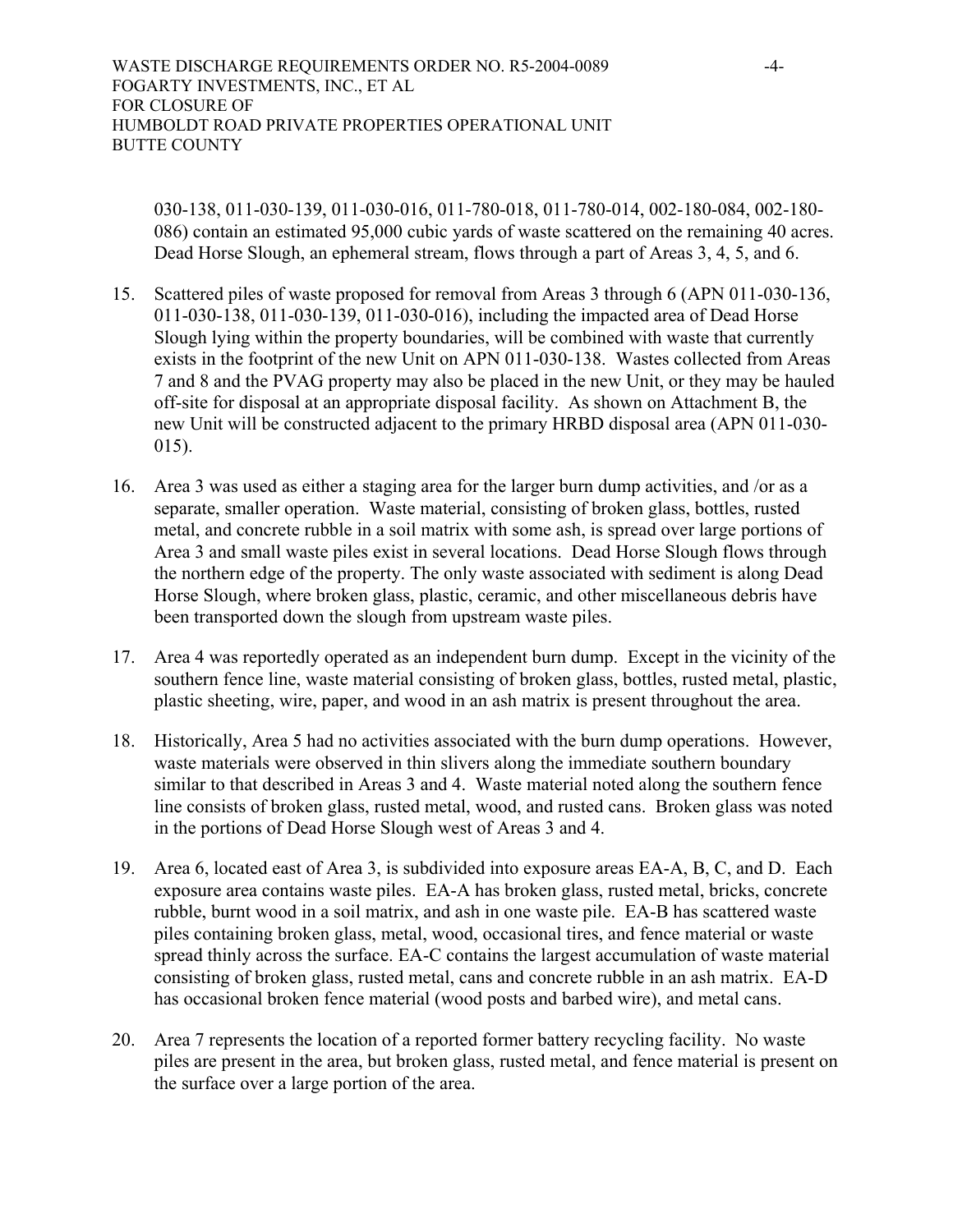- 21. Area 8 is characterized by native soil except in the vicinity of a stock pond levee that was constructed with material removed from Area 2 during the construction of the Bruce Road extension. Waste present in the stock pond levee primarily includes broken glass.
- 22. The PVAG property (APN 002-180-083) is also part of the HRBD parcels. Wastes on this property are located in a berm along the eastern portion of the parcel and include broken glass and metal. Initial sampling identified lead and arsenic concentrations above soil remedial action goals described in Finding 23 below. However, subsequent sampling found lead and arsenic levels below the remedial action goals.
- 23. As part of the Soil Remedial Investigation, chemical concentrations were obtained from samples collected throughout the HRBD. Approximately 255 discrete soil samples, 55 soilgas samples, 21 samples composited from 96 additional discrete samples, and the analysis of 78 discrete samples that made up the initial composite samples have been evaluated. Chemical analyses included metals, volatile organic compounds, semi-volatile organic compounds, polychlorinated biphenyls, chlorinated pesticides, dioxin compounds, total recoverable petroleum hydrocarbons, asbestos, and ionizing radiation. The laboratory results found the following constituents in concentrations exceeding the U.S. Environmental Protection Agency's Preliminary Remediation Goals for residential soil exposure: lead (Areas 3, 4, 5B, 6, and Dead Horse Slough), arsenic (Areas 3 and 4), antimony (area 8), and dioxin compounds (Areas 3, 4, 5B, and 6). Soil remedial action goals were established for lead (224 mg/kg), arsenic (6.12 mg/kg), antimony (31 mg/kg), and dioxin compounds (0.0005 mg/kg). Confirmation sampling will be conducted after the wastes have been collected from the impacted parcels to ensure waste concentrations are below remedial action goals specified in the RAP.
- 24. The Humboldt Road Private Properties Operational Unit will contain the consolidated wastes described in Findings 14, 15, 16, 17, 18, and 19. Wastes described in Findings 20 and 21 may also be consolidated in the Humboldt Road Private Properties Operational Unit, or they may be collected and disposed of off-site at an appropriate disposal facility. Wastes described in Finding 22 may be used as interim cover for the Humboldt Road Private Properties Operational Unit or they may be hauled off-site for disposal at an appropriate solid waste disposal facility.

# **SURFACE WATER CONDITIONS**

25. The *Water Quality Control Plan for the Sacramento River and the San Joaquin River Basin, Fourth Edition* (hereafter Basin Plan), designates beneficial uses, establishes water quality objectives, and contains implementation plans and policies for all waters of the Basin.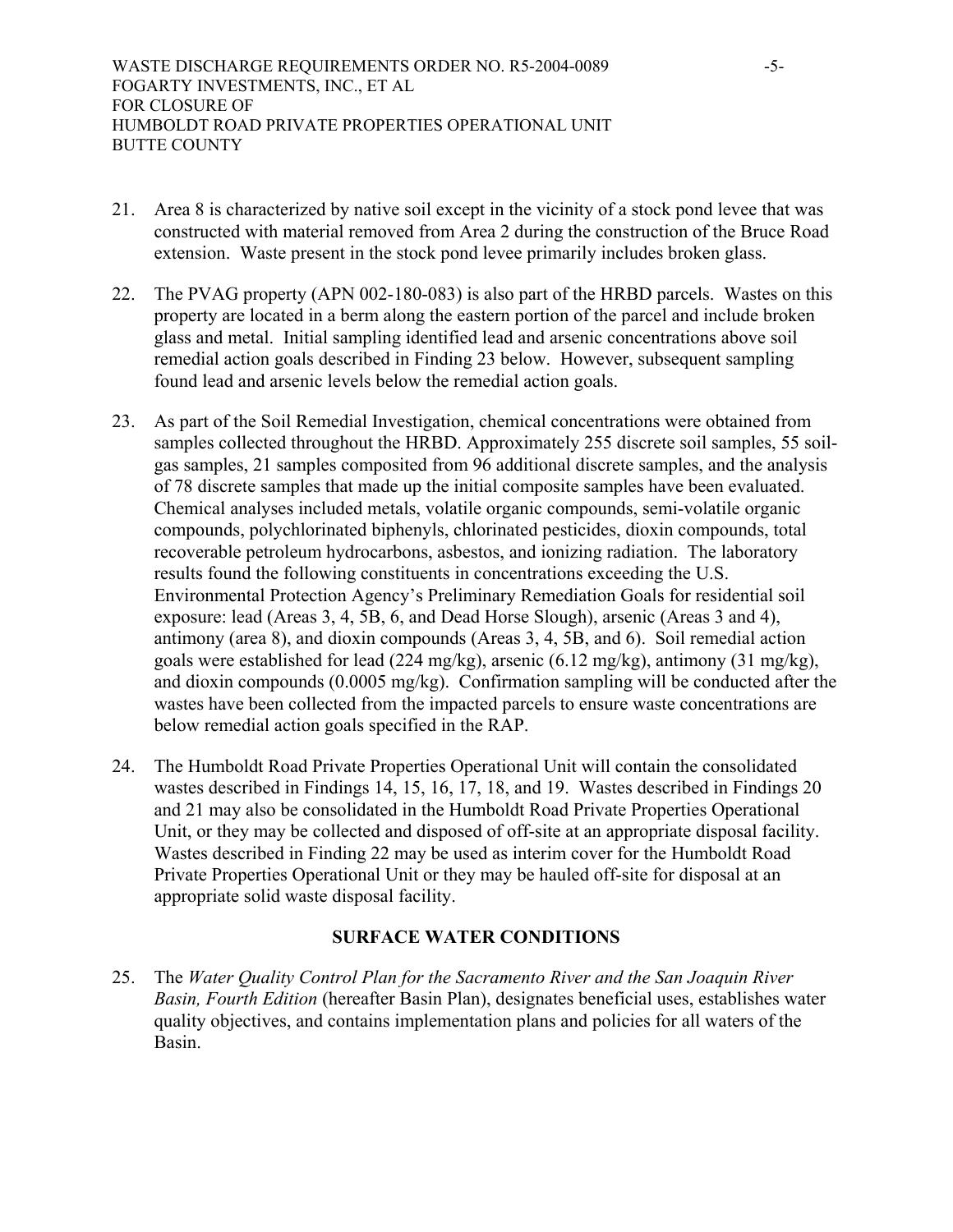- 26. Surface drainage is toward Dead Horse Slough, an ephemeral drainage that passes through the HRBD. Dead Horse Slough is tributary to Little Chico Creek, in the Butte Basin Hydrologic Area (520.40) of the Sacramento Hydrologic Basin.
- 27. Dead Horse Slough passes through many of the impacted parcels that make up the HRBD. The watercourse has cut through mounds of waste on APN 011-030-016 exposing cuts over five feet tall. Solid wastes in the form of metal, glass, and plastic have been observed caving into Dead Horse Slough and have been traced some distance down stream. Sample results have shown a steady increase in soluble salts (measured in the field as Total Dissolved Solids) as the watercourse moved through the exposed wastes. The Total Dissolved Solids (TDS) in Dead Horse Slough has ranged from a background of 80 mg/L upstream of the waste piles to a maximum of 1,560 mg/L adjacent to the primary HRBD disposal area. No volatile or semivolatile organic compounds have been detected in samples from Dead Horse Slough. However, based on the sampling conducted to date, it appears that water quality in Dead Horse Slough has been impacted by wastes disposed at the HRBD, including wastes disposed on the Discharger's parcels.
- 28. Consistent with the Basin Plan and applicable state and federal law, the beneficial uses of Dead Horse Slough are identified based on the designated uses for the Sacramento River, to which Dead Horse Slough is tributary, via Little Chico Creek, and include domestic and municipal supply, agricultural supply, industrial service supply, water contact and noncontact recreation, warm and cold freshwater habitat, wildlife habitat, groundwater recharge, and freshwater replenishment.

# **GROUNDWATER CONDITIONS AND MONITORING**

- 29. The designated beneficial uses of groundwater, as specified in the Basin Plan, are domestic and municipal supply, agricultural supply, industrial service supply, and industrial process supply.
- 30. Groundwater in the fanglomerate beneath the site is sporadic and discontinuous. Aquifer test data from the two monitoring wells located near the primary disposal area of the HRBD show the water bearing zones are of limited extent and volume.
- 31. Two monitoring wells exist in the vicinity of the HRBD. Both wells were installed in May 1992 as part of a Solid Waste Assessment Test (SWAT) investigation. Well HR-1 (referred to as MW-1 in HRBD investigation reports) was drilled to 39 feet bgs with a 15-foot screen interval between 23.75 feet bgs and 38.75 feet bgs. This well is located on the Discharger's property (APN 011-030-138) along the northern boundary of the primary disposal area of the HRBD. Well HR-2 (referred to as MW-2 in HRBD investigation reports) was drilled to 56 feet bgs with a 20-foot screen interval between 35 feet bgs and 55 feet bgs. This well is located on APN 011-030-015 along the western property boundary of the primary disposal area of the HRBD. A third nearby boring was drilled to 108 feet bgs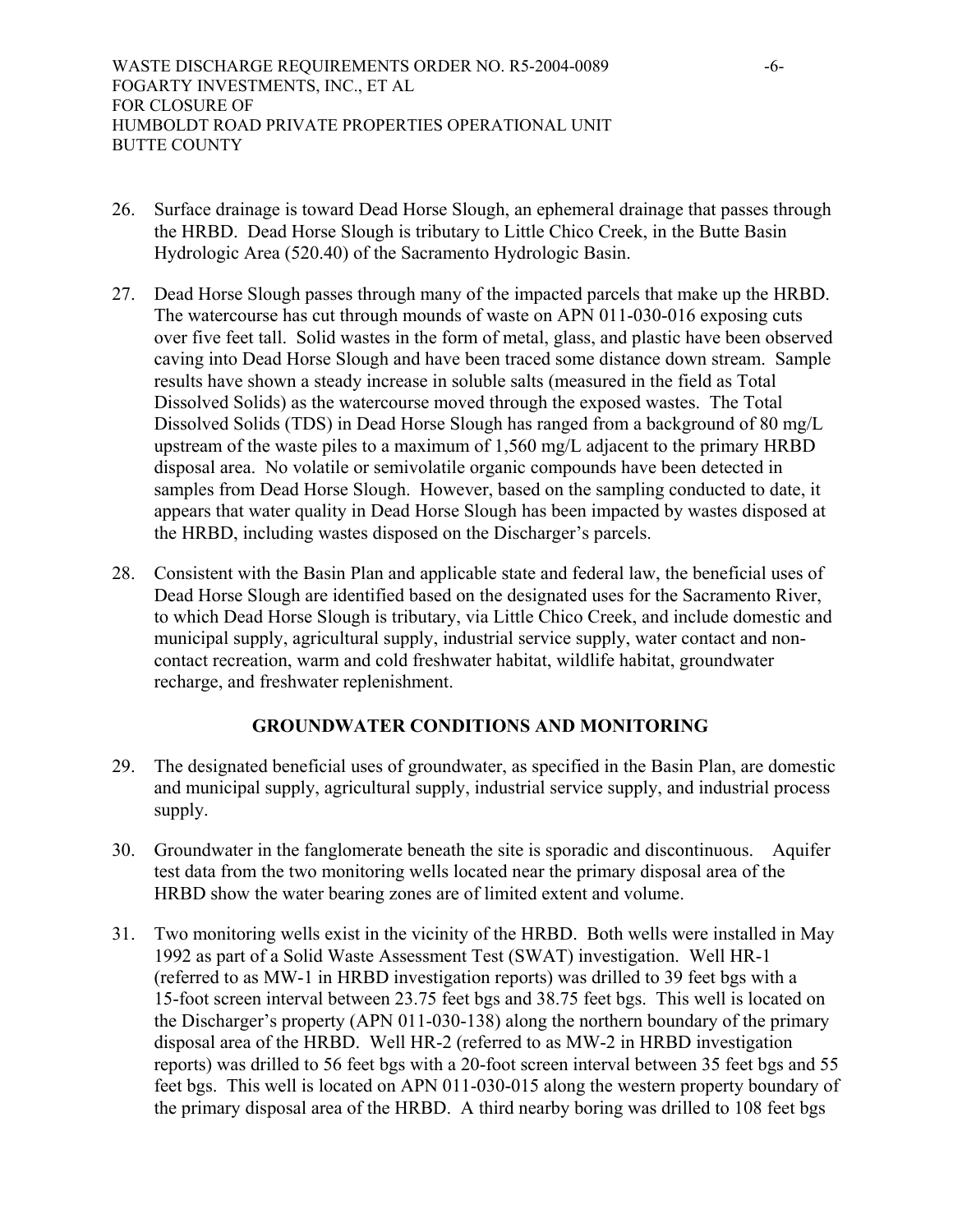but did not produce any groundwater, so no well was completed there. No gradient or groundwater flow direction has been determined. Neither well is considered a "background" well, so there is no background water quality data currently available.

- 32. Analytical data from two existing monitoring wells located near the Humboldt Road Burn Dump Operation Unit shows elevated concentrations of nitrates and salts (Total Dissolved Solids, Chloride, Sulfate, Calcium, and Magnesium). However, no background groundwater quality data is available to compare with data from the two wells, and it is unknown whether the elevated nitrates and salts are due to previous waste disposal practices or natural variation. No volatile or semivolatile organic compounds have been detected in groundwater from the two monitoring wells.
- 33. Further investigation of the groundwater quality is warranted and the Discharger has proposed installation of three monitoring wells for use in the groundwater detection monitoring program. These wells will be installed after cleanup of the nine impacted parcels has been completed. One well will be installed up gradient of the consolidated Unit and two wells will be installed down gradient of the Unit. Monitoring of the wells will satisfy the requirements for a detection monitoring program contained in Title 27 CCR Division 2.

# **SITE REMEDIATION AND CLOSURE CONSTRUCTION FOR CONSOLIDATION UNIT**

- 34. Wastes that have been disposed and/or scattered across the nine impacted properties will be collected, transported to the Discharger's parcel (APN 011-030-138), consolidated into the Unit, and then capped for containment and isolation of the wastes and to prevent moisture infiltration into the wastes. Wastes are located in numerous locations across the nine parcels to be remediated, including Dead Horse Slough, which meanders through the impacted properties. The toe of the Unit used for final disposal of the wastes will be located approximately 300 feet from Dead Horse Slough.
- 35. It is estimated that more than 95,000 cubic yards of waste will be consolidated in the Humboldt Road Private Properties Operational Unit. These wastes include broken glass, bottles, rusted metal, concrete rubble, and burn ash contaminated with heavy metals and dioxin. The primary heavy metals of concern are lead, arsenic, and antimony, with lead being the predominant waste constituent. Laboratory analysis of samples collected from various locations on the parcels indicates that some heavy metal concentrations exceed hazardous waste criteria.
- 36. As the wastes and burn ash are collected for consolidation in the Discharger's Unit, airborne dust emissions are expected to increase. The RAP and the environmental document prepared pursuant to the California Environmental Quality Act for this action have identified mitigation measures to reduce the potential environmental impacts to below a level of significance. As a mitigating measure, the Discharger will suppress dust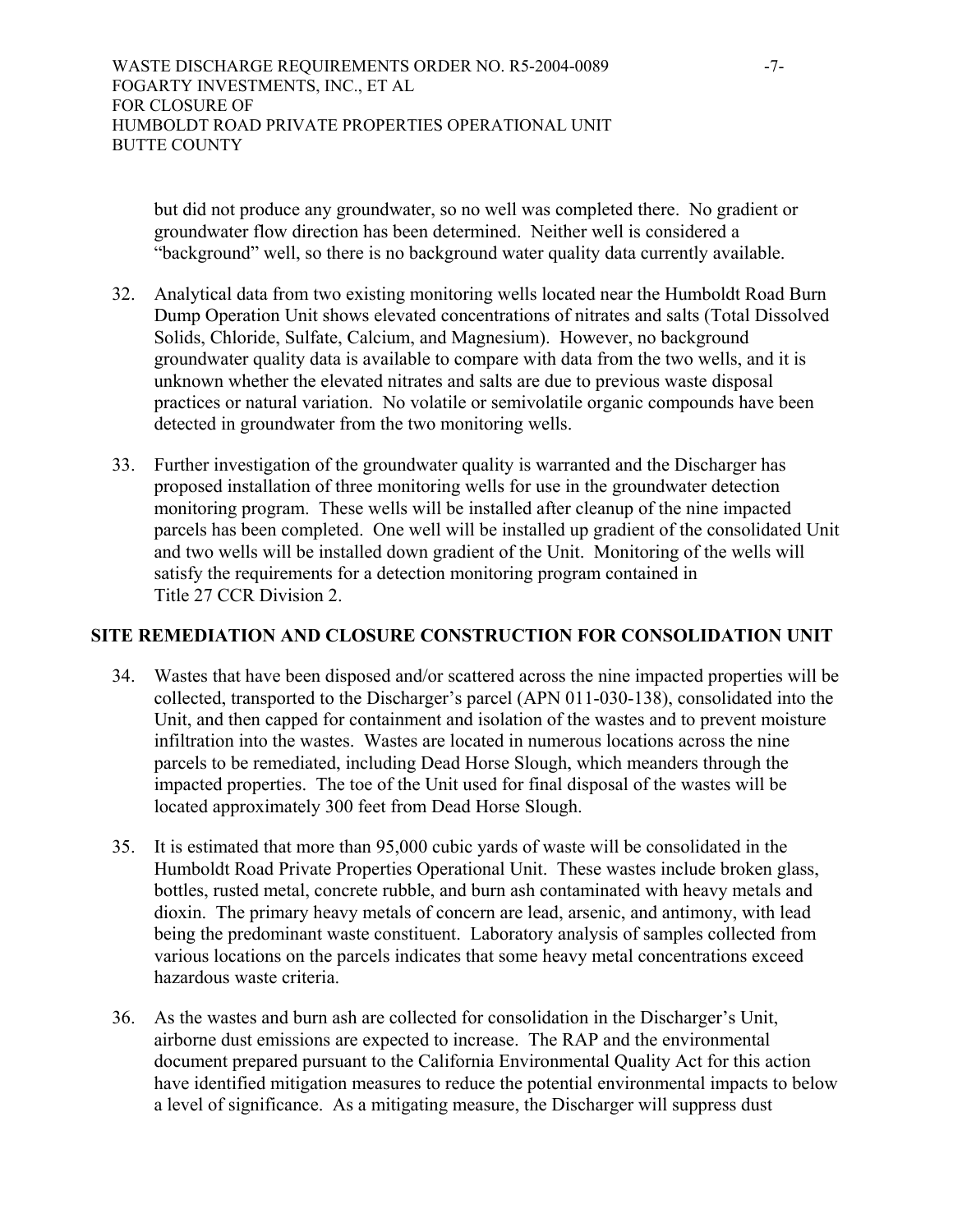WASTE DISCHARGE REQUIREMENTS ORDER NO. R5-2004-0089 -8-FOGARTY INVESTMENTS, INC., ET AL FOR CLOSURE OF HUMBOLDT ROAD PRIVATE PROPERTIES OPERATIONAL UNIT BUTTE COUNTY

emissions by spraying water and adding moisture prior to and during excavating or collecting the wastes. The use of water will be limited to the amount necessary for suppressing particulate air emissions. In addition, the Discharger will be required to monitor air emissions during consolidation activities.

- 37. Collected wastes will be transported to the Unit on APN 011-030-138 for compaction and consolidation purposes. The wastes to be contained in the Unit are not highly mobile in the subsurface. Natural geologic formations are considered adequate for protecting groundwater quality, especially once an engineered cap is installed over the wastes, so no bottom liner will be constructed. The Humboldt Road Private Properties Operational Unit will be constructed over two years. Approximately 50,000 cubic yards of wastes will be consolidated during summer 2004. Once consolidated, the cell will be graded, covered with six inches of imported soil, and then seeded and mulched to prevent erosion. The remaining waste materials will be placed in the Unit during summer 2005. Once all wastes have been collected (estimated at over 95,000 cubic yards) and consolidated, the new Unit will be capped and formally closed. The wastes will be capped, from bottom to top, with six inches of compacted clean soil for the foundation layer, a 16 ounce nonwoven geotextile, 60-mil high-density polyethylene (HDPE) plastic as a barrier layer, a geocomposite drainage layer, and 18 inches of clean soil for construction of a vegetative erosion resistant layer. A passive landfill gas venting system will be installed directly beneath the foundation layer. Although the wastes contain very little, if any, organic matter and no subsidence or differential settlement is expected, two survey monuments will be installed into the cap so that the location and elevation of wastes, containment structures, and monitoring facilities can be determined throughout the postclosure maintenance period.
- 38. California Water Code Section 13360(a)(1) allows the Regional Board to specify the design, type of construction, and/or particular manner in which compliance must be met in waste discharge requirements or orders for the discharge of waste at solid waste disposal facilities.
- 39. Construction will proceed only after all applicable construction quality assurance and design plans have been approved by the Executive Officer.

# **CEQA AND OTHER CONSIDERATIONS**

40. The Regional Board as the lead agency pursuant to the California Environmental Quality Act (CEQA) (Public Resources Code Section 21000 et seq.) and CEQA guidelines (14 CCR Section 15000 et seq.) circulated a draft environmental impact report (EIR) and held a public meeting on 9 June 2004 to receive comments on the draft EIR. The draft EIR evaluated the potential environmental impacts of various alternatives, including the alternative of consolidating and capping the waste on the site. The Executive Officer certified the final EIR for the project on 8 July 2004. The Regional Board filed a Notice of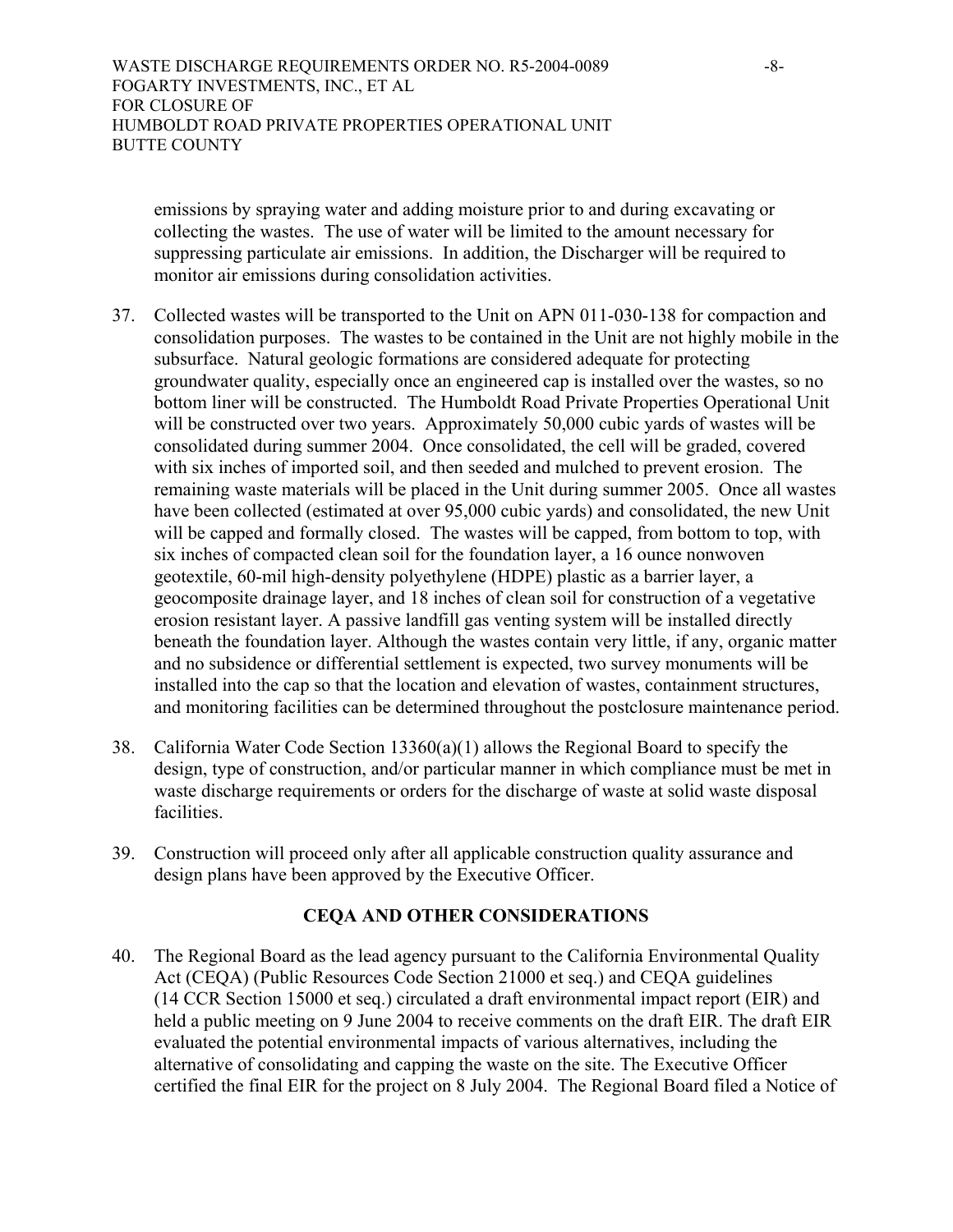Determination on 15 July 2004 in accordance with CEQA and CEQA guidelines (14 CCR Section 15000 et seq.).

- 41. This Order implements:
	- a. *The Water Quality Control Plan for the Sacramento River and San Joaquin River Basins, Fourth Edition*;
	- b. The prescriptive standards and performance goals of Title 27 CCR Division 2, Subdivision 1, Chapters 1 through 7, effective 18 July 1997, and subsequent revisions.
- 42. California Water Code Section 13267(b) of provides:

"In conducting an investigation specified in subdivision (a), the Regional Board may require that any person who has discharged, discharges, or is suspected of discharging, or who proposed to discharge within its region, or any citizen or domiciliary, or political agency or entity of this state who had discharged, discharges, or is suspected of discharging, or who proposed to discharge waste outside of its region that could affect the quality of the waters of the state within its region shall furnish, under penalty of perjury, technical or monitoring program reports which the board requires. The burden, including costs of these reports, shall bear a reasonable relationship to the need for the reports and the benefits to be obtained from the reports. In requiring those reports, the regional board shall provide the person with a written explanation with regard to the need for the reports, and shall identify the evidence that supports requiring that person to provide the reports."

The monitoring and reporting program required by this Order and the attached "Monitoring and Reporting Program No. R5-2004-0089" are necessary to assure compliance with these waste discharge requirements. The Discharger owns the property where wastes have been discharged and is subject to this Order.

# **PROCEDURAL REQUIREMENTS**

- 43. All local agencies with jurisdiction to regulate land use, solid waste disposal, air pollution, and to protect public health have approved the use of this site for the discharges of waste to land stated herein.
- 44. The Regional Board notified the Discharger and interested agencies and persons of its intent to prescribe waste discharge requirements for this discharge, and has provided them with an opportunity to submit their written comments.
- 45. The Regional Board held a public hearing on 9 July 2004 and heard and considered all comments pertaining to this Order.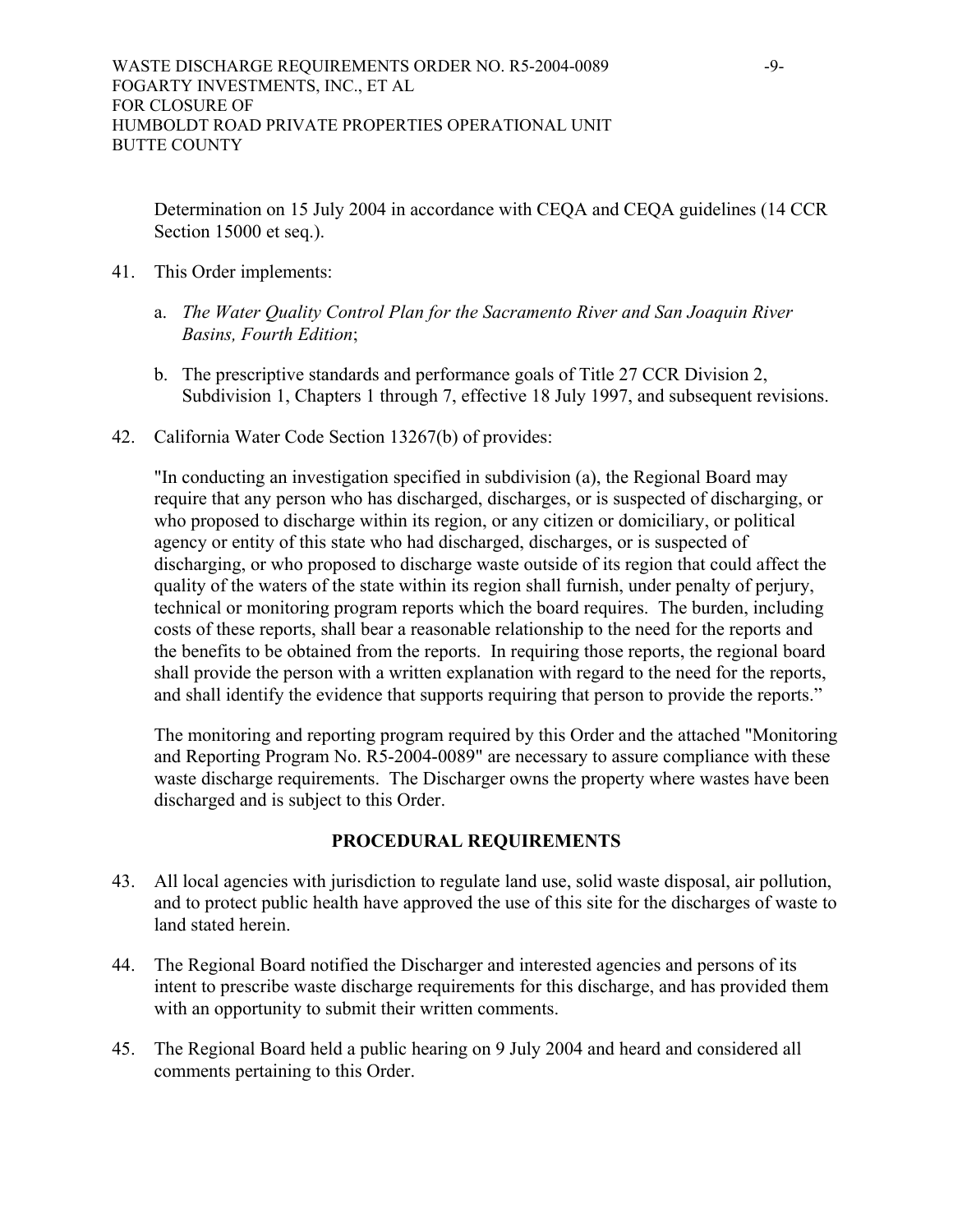46. Any person affected by this action of the Regional Board may petition the State Water Resources Control Board to review the action in accordance with Title 23 California Code of Regulations Sections 2050 through 2068. The petition must be received by the State Water Resources Control Board, Office of Chief Counsel, P.O. Box 100, Sacramento, California 95812, within 30 days of the date of issuance of this Order. Copies of the laws and regulations applicable to the filing of a petition are available on the Internet at http://www.swrcb.ca.gov/water\_laws/index.html and will be provided on request.

IT IS HEREBY ORDERED, pursuant to California Water Code Sections 13263 and 13267, that the Discharger, its agents, successors, and assigns, in order to meet the provisions of Division 7 of the California Water Code and the regulations adopted thereunder, shall comply with the following:

# **A. PROHIBITIONS**

- 1. The discharge of wastes outside of a Unit or portions of a Unit specifically designed for their containment is prohibited.
- 2. The discharge of waste to a closed Unit is prohibited.
- 3. The discharge shall not cause the release of pollutants, or waste constituents in a manner which could cause a condition of nuisance, degradation, contamination, or pollution of groundwater to occur, as indicated by the most appropriate statistical or nonstatistical data analysis method and retest method, the Monitoring and Reporting Program, or the Standard Provisions and Reporting Requirements.
- 4. The discharge of solid or liquid waste or leachate to surface waters, surface water drainage courses, or groundwater is prohibited.
- 5. The discharge shall not cause any increase in the concentration of waste constituents in soil-pore gas, soil-pore liquid, soil, or other geologic materials outside of the Unit if such waste constituents could migrate to waters of the State — in either the liquid or the gaseous phase — and cause a condition of nuisance, degradation, contamination, or pollution.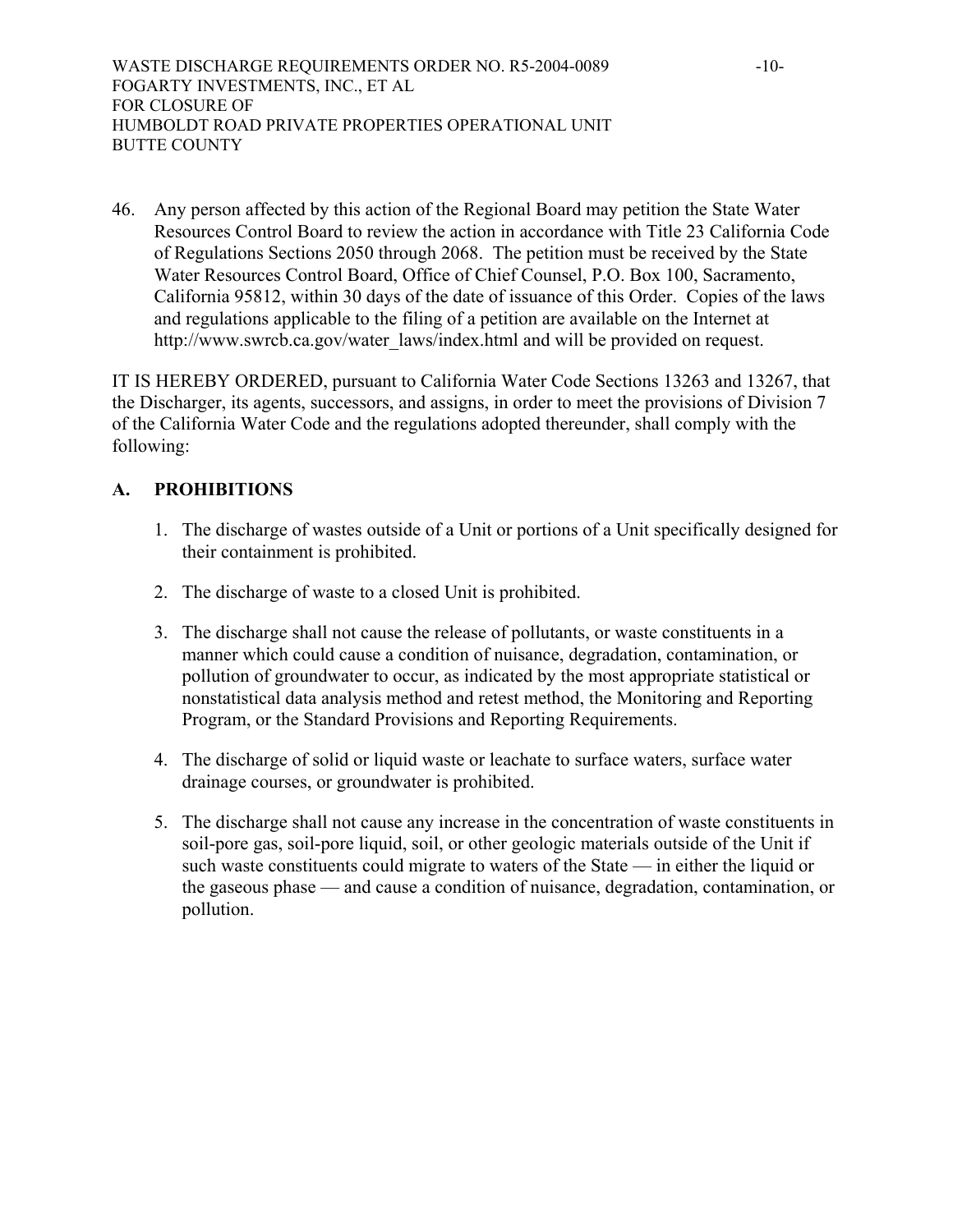# **B. DISCHARGE SPECIFICATIONS**

- 1. All wastes, including broken glass, bottles, ceramic pieces, plastic, metal pieces, cans, concrete rubble, burn ash and soil or materials contaminated with heavy metals or dioxins that exceed the Remedial Action Goals established in the Baseline Risk Assessment dated August 2001, shall be collected and transported to the Unit for consolidation and containment of the wastes.
- 2. The Discharger shall contain the waste within the designated disposal area at all times.

# **C. FACILITY SPECIFICATIONS**

- 1. The Discharger shall, in a timely manner, remove and relocate any wastes discharged at this facility in violation of this Order.
- 2. The Discharger shall immediately notify the Regional Board of any flooding, unpermitted discharge of waste off-site, equipment failure, slope failure, or other change in site conditions, which could impair the integrity of waste or leachate containment facilities or precipitation and drainage control structures.
- 3. Water used for facility maintenance shall be limited to the minimum amount necessary for dust control and construction.
- 4. The Discharger shall maintain in good working order any facility, control system, or monitoring device installed to achieve compliance with the waste discharge requirements.

# **D. CONSOLIDATION UNIT CLOSURE CONSTRUCTION SPECIFICATIONS**

- 1. The Discharger shall submit for Executive Officer review and approval **prior to** construction, design plans and specifications for the Unit that include the following:
	- a. A Construction Quality Assurance Plan meeting the requirements of Title 27 CCR Section 20324;
	- b. A groundwater detection monitoring system in accordance with Title 27 CCR Section 20415(b).
- 2. The cover system for the Unit shall be constructed in accordance with the following design, in ascending order: six inches of compacted clean soil for construction of the foundation layer, a 16 ounce per square yard nonwoven geotextile, a 60 mil HDPE plastic barrier layer, a geocomposite drainage layer, and an 18 inch erosion resistant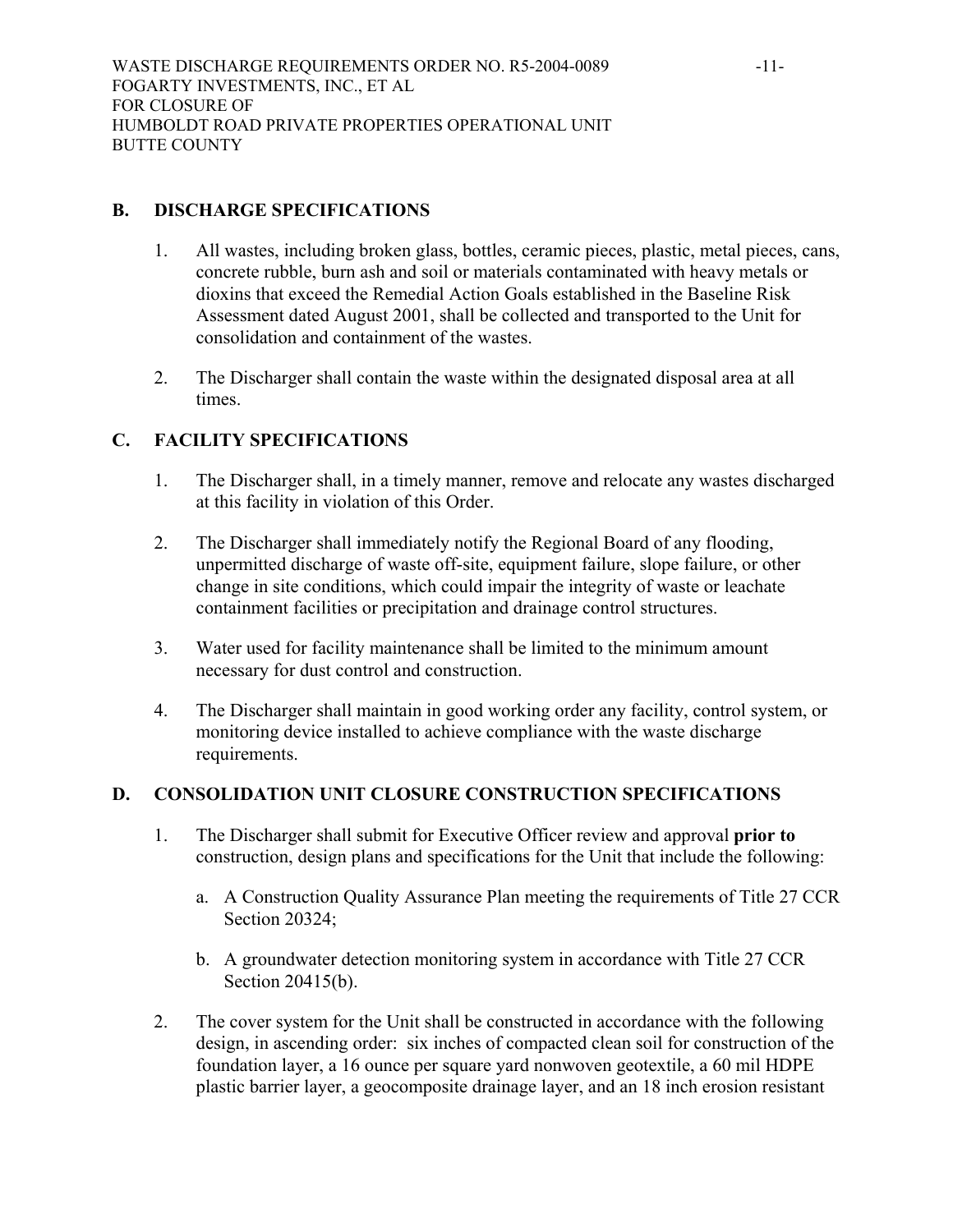vegetative layer. A passive landfill gas venting system will be installed directly beneath the foundation layer.

- 3. The Discharger may propose changes to the final cover system design prior to construction, provided that approved components are not eliminated, the engineering properties of the components are not substantially reduced, and the proposed final cover system results in the protection of water quality equal to or greater than the design prescribed by Title 27 CCR and this Order. The proposed changes may be made following approval by the Executive Officer. Substantive changes to the design require reevaluation as an engineered alternative, with approval by the Regional **Board**
- 4. The closed Unit shall be graded to at least a three percent grade and maintained to prevent ponding over the Unit.
- 5. The closed Unit shall be provided with two permanent monuments, installed by a licensed surveyor, from which the location and elevation of all wastes, containment structures, and monitoring facilities can be determined throughout the postclosure maintenance period.
- 6. The Discharger shall complete all construction activities associated with closure of the Unit **by 15 October 2005**.
- 7. A third party independent of both the Discharger and the construction contractor shall perform all of the construction quality assurance monitoring and testing during the construction of a liner system.
- 8. Following the completion of construction of a Unit or portion of a Unit, the final documentation required in Title 27 CCR Section 20324(d)(1)(C) shall be submitted to the Executive Officer for review and approval. The report shall be prepared by, or under the supervision of, and signed by a registered civil engineer or a certified engineering geologist. It shall contain sufficient information and test results to verify that construction was in accordance with the design plans and specifications, and with the prescriptive standards and performance goals of Title 27 CCR Division 2.
- 9. Closure shall not proceed in the absence of closure waste discharge requirements.

# **E. DETECTION MONITORING SPECIFICATIONS**

1. The Discharger shall submit **by 15 October 2004** a proposal for a groundwater detection monitoring program for Executive Officer review and approval. This Order requires installation of at least three groundwater monitoring wells that shall be installed and operational **by 1 January 2006**.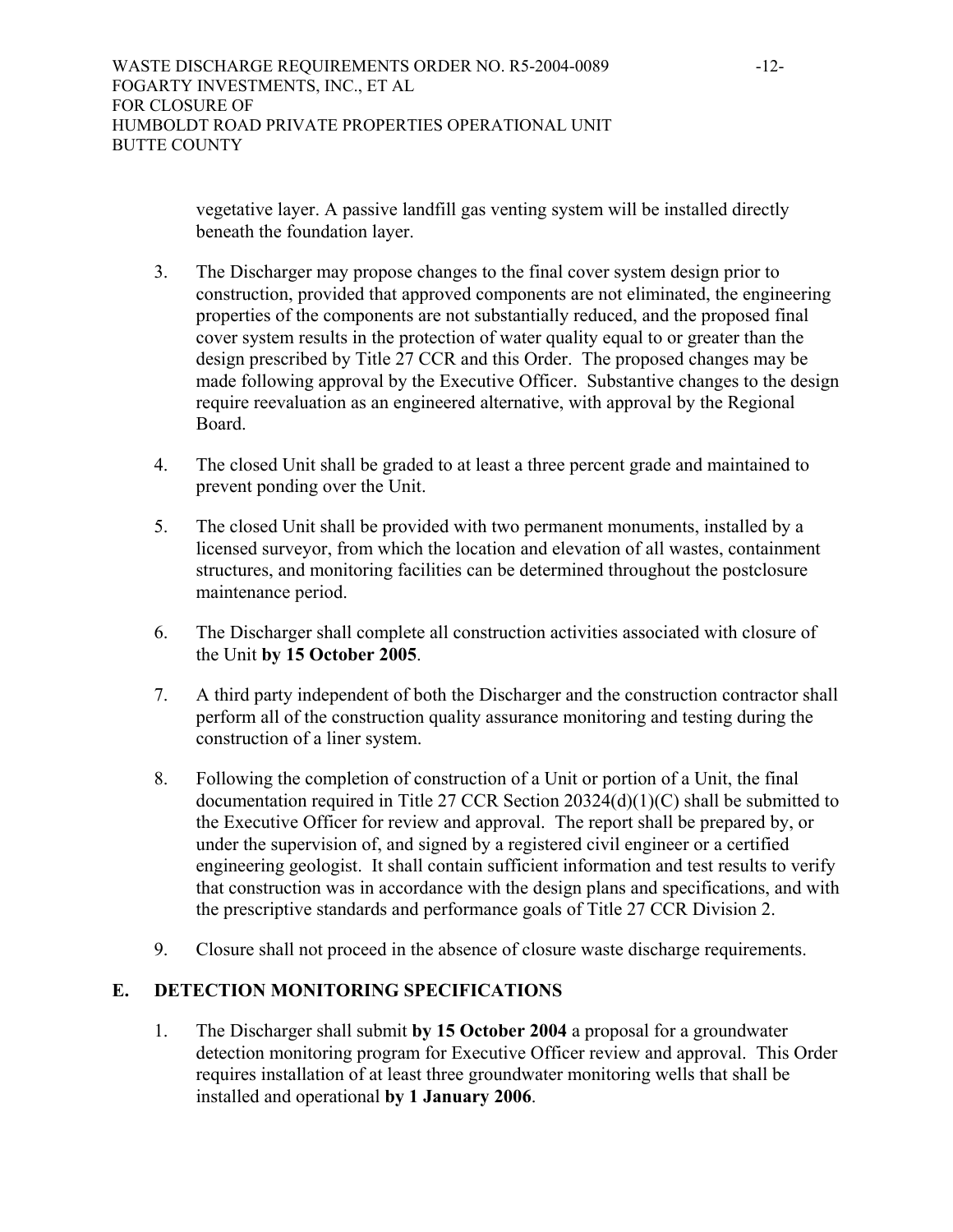- 2. The Discharger shall comply with the detection monitoring program provisions of Title 27 for groundwater and in accordance with Monitoring and Reporting Program No. R5-2004-0089. The Monitoring and Reporting Program sets forth monitoring requirements that may be revised by the Executive Officer as appropriate.
- 3. The Discharger shall provide Regional Board staff a minimum of **one week** notification prior to commencing any field activities related to the installation, repair, or abandonment of monitoring devices, and a minimum 48 hour notification prior to the collection of samples associated with a detection monitoring program.
- 4. The Discharger shall submit **by 15 October 2004** a Sample Collection and Analysis Plan for Executive Officer review and approval. The Sample Collection and Analysis Plan shall at a minimum include:
	- a. Sample collection procedures describing purging techniques, sampling equipment, and decontamination of sampling equipment;
	- b. Sample preservation information and shipment procedures;
	- c. Sample analytical methods and procedures;
	- d. Sample quality assurance/quality control (QA/QC) procedures; and
	- e. Chain of Custody control.
	- f. Data analysis and interpretation.

# **F. PROVISIONS**

- 1. The Discharger shall maintain a copy of this Order at the facility, or at the Discharger's office, and make it available at all times to facility operating personnel, who shall be familiar with its contents, and to regulatory agency personnel.
- 2. The Discharger shall comply with all applicable provisions of Title 27 that are not specifically referred to in this Order.
- 3. The Discharger shall record with the Butte County Recorder's Office, a deed restriction that runs with the land, that identifies the exact location of the landfill, and that restricts activities that will impact the integrity of the cap of the Unit. The deed restriction must indicate that the restrictions may not be removed without approval of the Regional Board. Prior to recording the deed restriction, the Discharger shall submit the proposed deed restriction to the Regional Board Executive Officer for approval.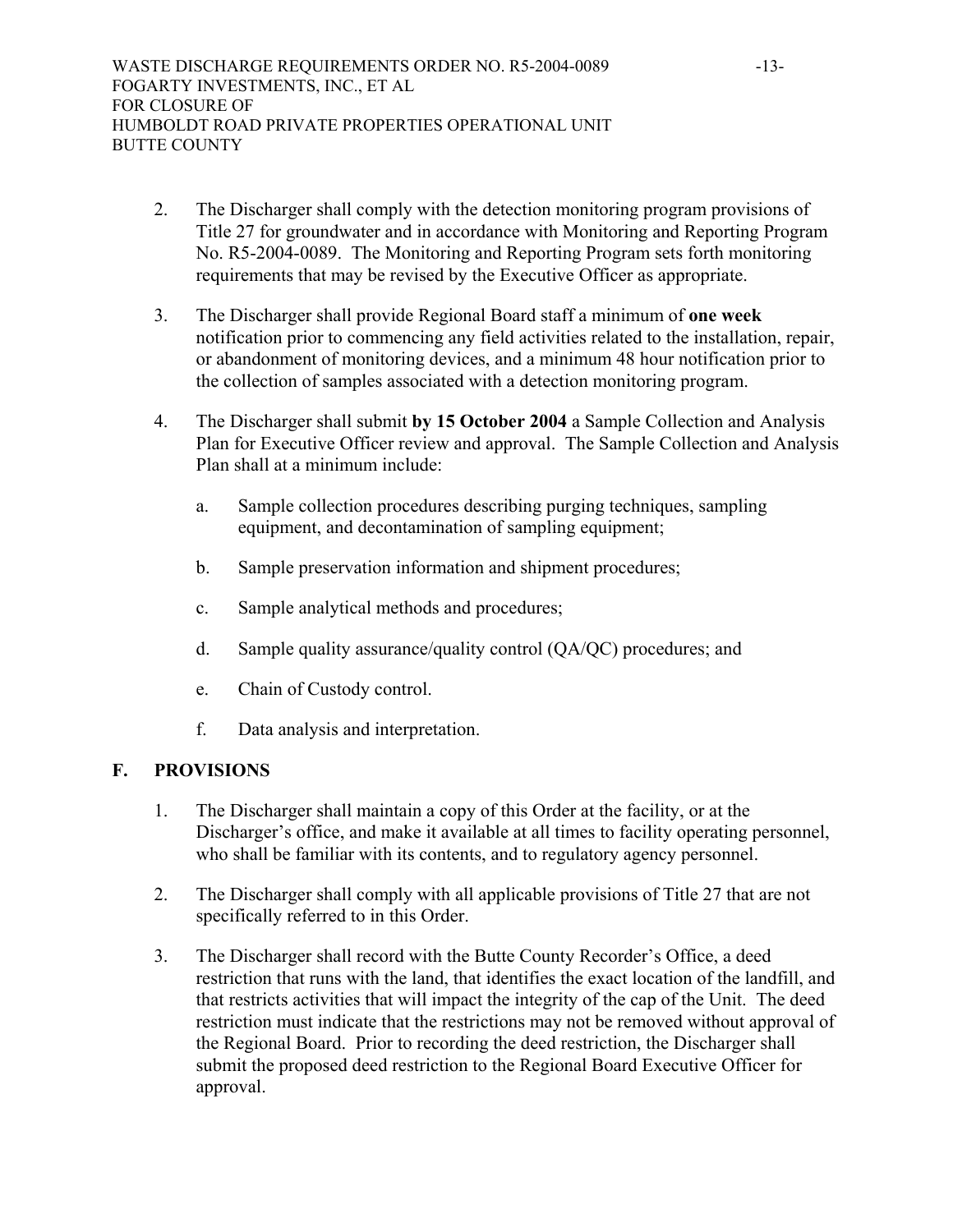- 4. The Discharger shall comply with Monitoring and Reporting Program No. R5-2004- 0089, which is incorporated into and made part of this Order.
- 5. The Discharger shall comply with the applicable portions of the Standard Provisions and Reporting Requirements for Waste Discharge Requirements for Nonhazardous Solid Waste Discharges Regulated by Title 27 and/or Subtitle D (Title 27 CCR Section 20005 et seq. and 40 CFR 258 et seq.), dated August 1997, which are hereby incorporated into this Order.
- 6. All reports and transmittal letters shall be signed by persons identified below:
	- a. For a corporation: by a principal executive officer of at least the level of senior vice-president.
	- b. For a partnership or sole proprietorship: by a general partner or the proprietor.
	- c. For a municipality, state, federal or other public agency: by either a principal executive officer or ranking elected or appointed official.
	- d. A duly authorized representative of a person designated in a, b or c above if;
		- 1) The authorization is made in writing by a person described in a, b, or c of this provision;
		- 2) The authorization specifies either an individual or a position having responsibility for the overall operation of the regulated facility or activity, such as the position of plant manager, operator of a Unit, superintendent, or position of equivalent responsibility. (A duly authorized representative may thus be either a named individual or any individual occupying a named position); and
		- 3) The written authorization is submitted to the Regional Board.
	- e. Any person signing a document under this Section shall make the following certification:

"I certify under penalty of law that I have personally examined and am familiar with the information submitted in this document and all attachments and that, based on my inquiry of those individuals immediately responsible for obtaining the information, I believe that the information is true, accurate, and complete. I am aware that there are significant penalties for submitting false information, including the possibility of fine and imprisonment."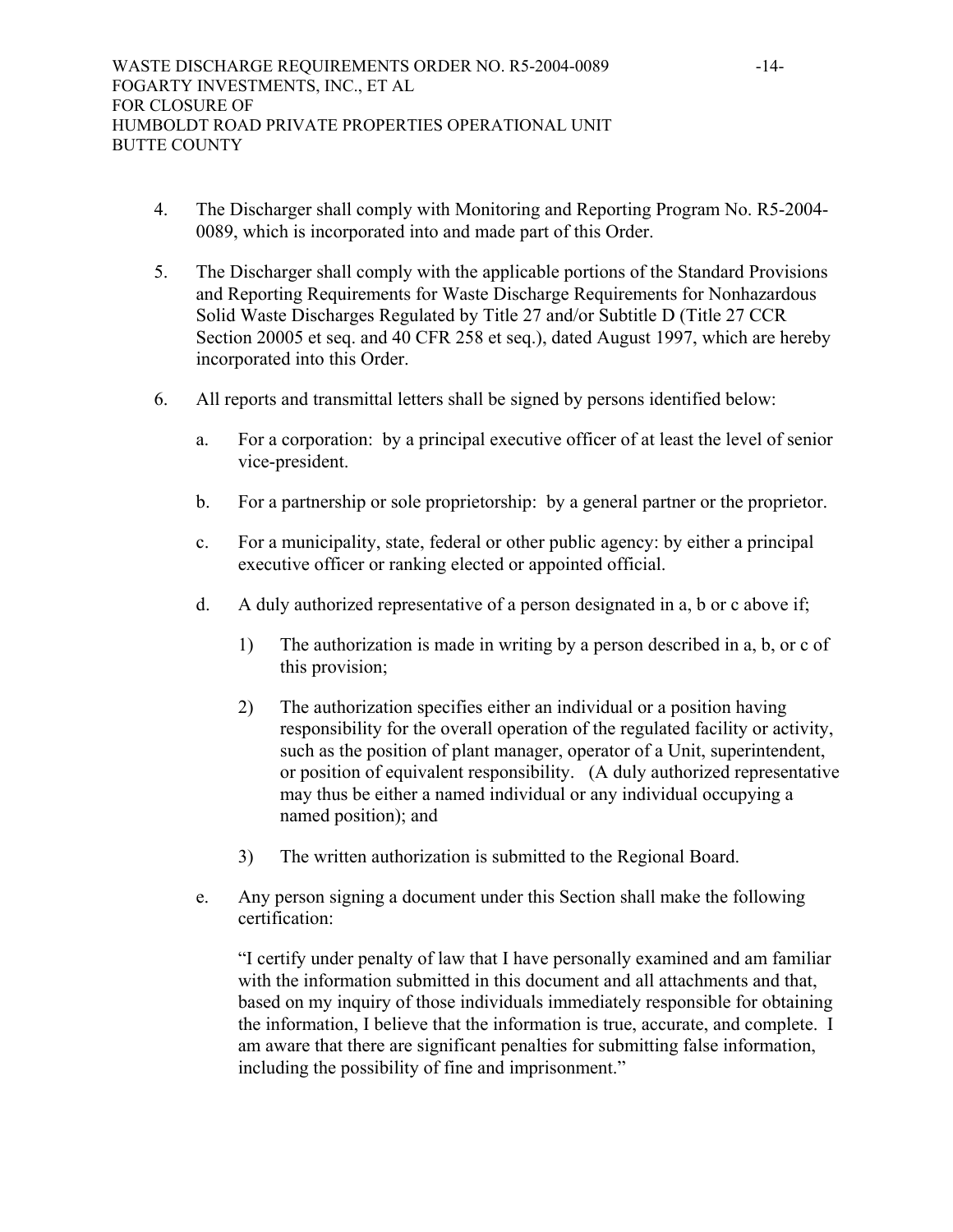- 7. The Discharger shall take all reasonable steps to minimize any adverse impact to the waters of the State resulting from noncompliance with this Order. Such steps shall include accelerated or additional monitoring as necessary to determine the nature, extent, and impact of the noncompliance.
- 8. The owner of the Unit shall have the continuing responsibility to assure protection of waters of the state from discharged wastes and from gases and leachate generated by discharged waste during the active life, closure, and postclosure maintenance period of the Unit and during subsequent use of the property for other purposes.
- 9. The fact that it would have been necessary to halt or reduce the permitted activity in order to maintain compliance with this Order shall not be regarded as a defense for the Discharger's violations of the Order.
- 10. To assume ownership or operation under this Order, the succeeding owner or operator must apply in writing to the Regional Board requesting transfer of the Order within 14 days of assuming ownership or operation of this facility. The request must contain the requesting entity's full legal name, the State of incorporation if a corporation, the name and address and telephone number of the persons responsible for contact with the Regional Board, and a statement. The statement shall comply with the signatory requirements contained in Provision F.6. and state that the new owner or operator assumes full responsibility for compliance with this Order. Failure to submit the request shall be considered a discharge without requirements, a violation of the California Water Code. Transfer of this Order shall be approved or disapproved by the Regional Board.
- 11. The Discharger shall prepare a post closure maintenance plan and submit it **by 15 October 2005** to the Executive Officer for review and approval.
- 12. The Discharger shall establish cost estimates for postclosure maintenance at the facility and submit these estimates **by 15 October 2005** to the Executive Officer for review and approval. The postclosure maintenance period is a minimum of 30 years and shall continue until it is demonstrated that the wastes no longer pose a threat to water quality.
- 13. The Discharger is required to maintain financial assurance mechanisms for postclosure maintenance costs as specified in Title 27 CCR Division 7, Chapter 6. The Discharger is required to submit **by 1 January 2006** the financial assurance mechanism to the Executive Officer for review and approval prior to recording.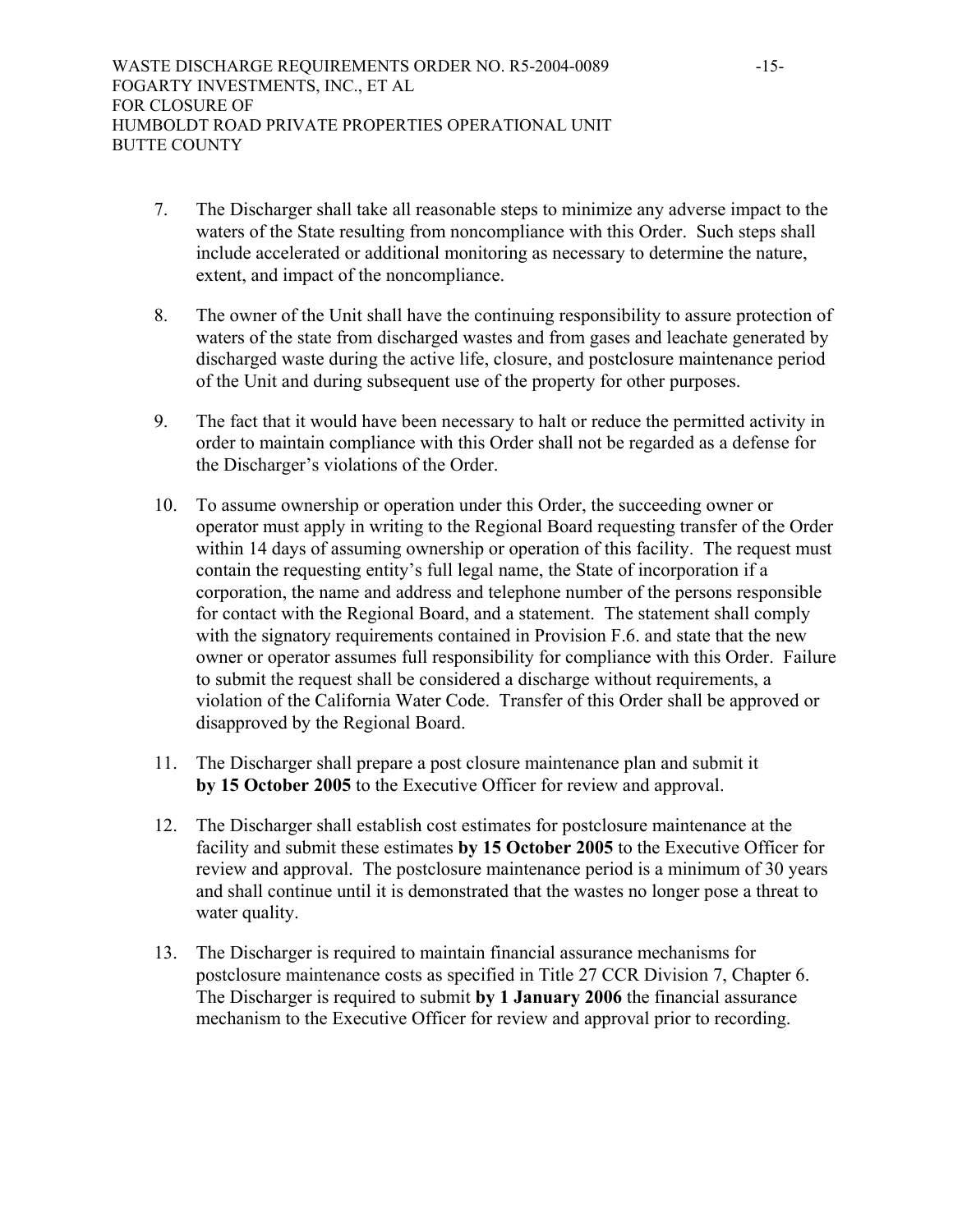14. The Discharger shall complete the tasks contained in these waste discharge requirements in accordance with the following time schedule:

| Task                                                                                                                                                      | <b>Compliance Date</b> |
|-----------------------------------------------------------------------------------------------------------------------------------------------------------|------------------------|
| A. Sample Collection and Analysis Plan                                                                                                                    |                        |
| Submit a Sample Collection and Analysis Plan for<br>for Executive Officer review and approval.<br>(see Detection Monitoring Specification E.4)            | <b>15 October 2004</b> |
| <b>B. Groundwater Detection Monitoring Program</b>                                                                                                        |                        |
| Submit a proposal for a groundwater detection<br>monitoring program that includes the installation of<br>at least three groundwater monitoring wells.     | <b>15 October 2004</b> |
| Complete installation of at least three groundwater<br>monitoring wells.<br>(see Detection Monitoring Specification E.1)                                  | 1 January 2006         |
| C. Postclosure Maintenance Plan                                                                                                                           |                        |
| Submit Postclosure Maintenance Plan<br>(see Provision F. 11)                                                                                              | <b>15 October 2005</b> |
| <b>D. Cost Estimates</b>                                                                                                                                  |                        |
| Submit cost estimates for<br>postclosure maintenance of the Unit.<br>(see Provision F.12)                                                                 | <b>15 October 2005</b> |
| <b>E. Financial Assurances</b>                                                                                                                            |                        |
| Submit proof of financial assurances in<br>the amounts of the approved cost estimates<br>for postclosure maintenance of the Unit.<br>(see Provision F.13) | 1 January 2006         |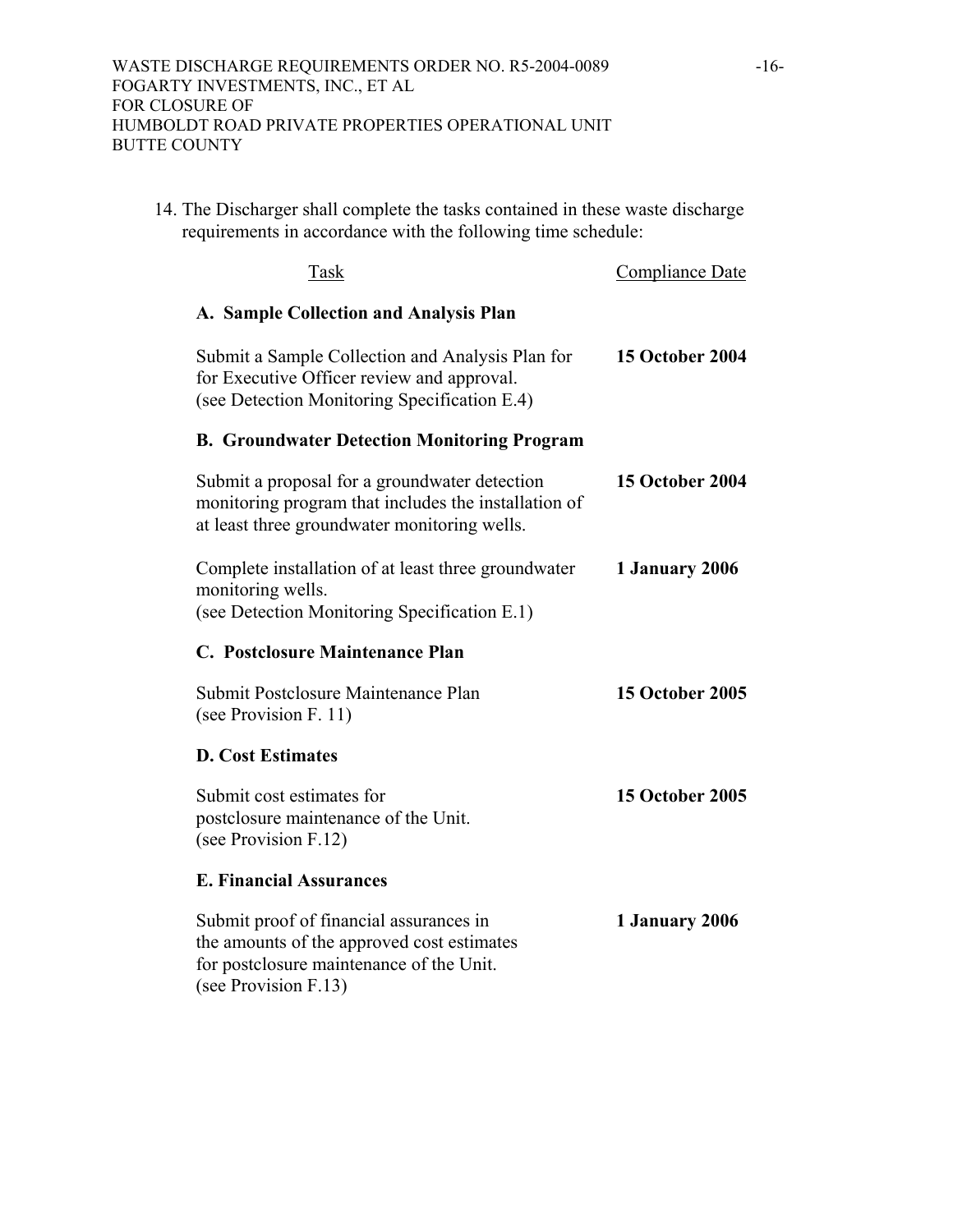# **F. Final Closure Construction Report**

Submit a construction report upon completion **1 January 2006** of the closure project demonstrating construction was in accordance with approved construction plans for Executive Officer review and approval. (see New Unit Closure Construction Specification D.8)

I, THOMAS R. PINKOS, Executive Officer, do hereby certify that the foregoing is a full, true, and correct copy of an Order adopted by the California Regional Water Quality Control Board, Central Valley Region, on 9 July 2004.

> $\mathcal{L}_\text{max}$ THOMAS R. PINKOS, Executive Officer

KLC/flm: 06/04/2004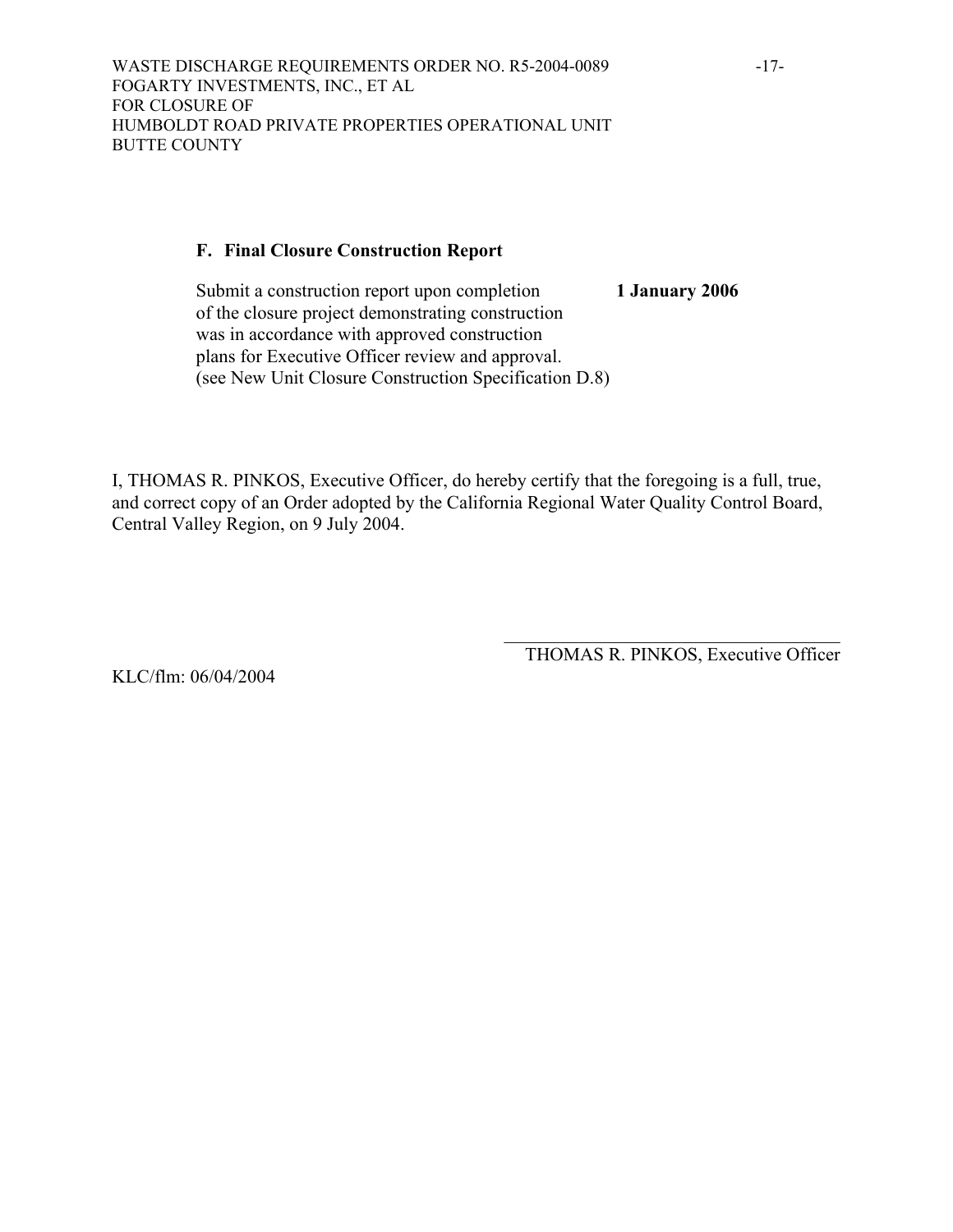# CALIFORNIA REGIONAL WATER QUALITY CONTROL BOARD CENTRAL VALLEY REGION

# MONITORING AND REPORTING PROGRAM NO. R5-2004-0089

# FOR FOGARTY INVESTMENTS, INC. AND THOMAS V. AND MARY R. FOGARTY REVOCABLE TRUST, ILDO L. AND PATRICIA B. ROSELLINI TRUST, AND MARTIN LIVING TRUST

# FOR CLOSURE OF HUMBOLDT ROAD PRIVATE PROPERTIES OPERATIONAL UNIT BUTTE COUNTY

Compliance with this Monitoring and Reporting Program, with Title 27, California Code of Regulations, Section 20005, et seq. (hereafter Title 27), and with the *Standard Provisions and Reporting Requirements for Waste Discharge Requirements for Nonhazardous Solid Waste Discharges Regulated by Title 27 and/or Subtitle D (27 CCR §20005 et seq. and 40 CFR 258)*, dated August 1997, is ordered by Waste Discharge Requirements Order No. R5-2004-0089.

# **A. REQUIRED MONITORING REPORTS**

| Report |                                                                           | Due                            |
|--------|---------------------------------------------------------------------------|--------------------------------|
|        | Groundwater Monitoring (Section D.1)                                      | See Tables I and II            |
|        | Facility Monitoring (Section D.5)                                         | <b>Annually by 15 November</b> |
|        | Response to a Release<br>(Standard Provisions and Reporting Requirements) | As necessary                   |

# **B. REPORTING**

 The Discharger shall report monitoring data and information as required in this Monitoring and Reporting Program and as required in Order No. R5-2004-0089 and the Standard Provisions and Reporting Requirements. Reports that do not comply with the required format will be **REJECTED** and the Discharger shall be deemed to be in noncompliance with the waste discharge requirements. In reporting the monitoring data required by this program, the Discharger shall arrange the data in tabular form so that the date, the constituents, the concentrations, and the units are readily discernible. The data shall be summarized in such a manner so as to illustrate clearly the compliance with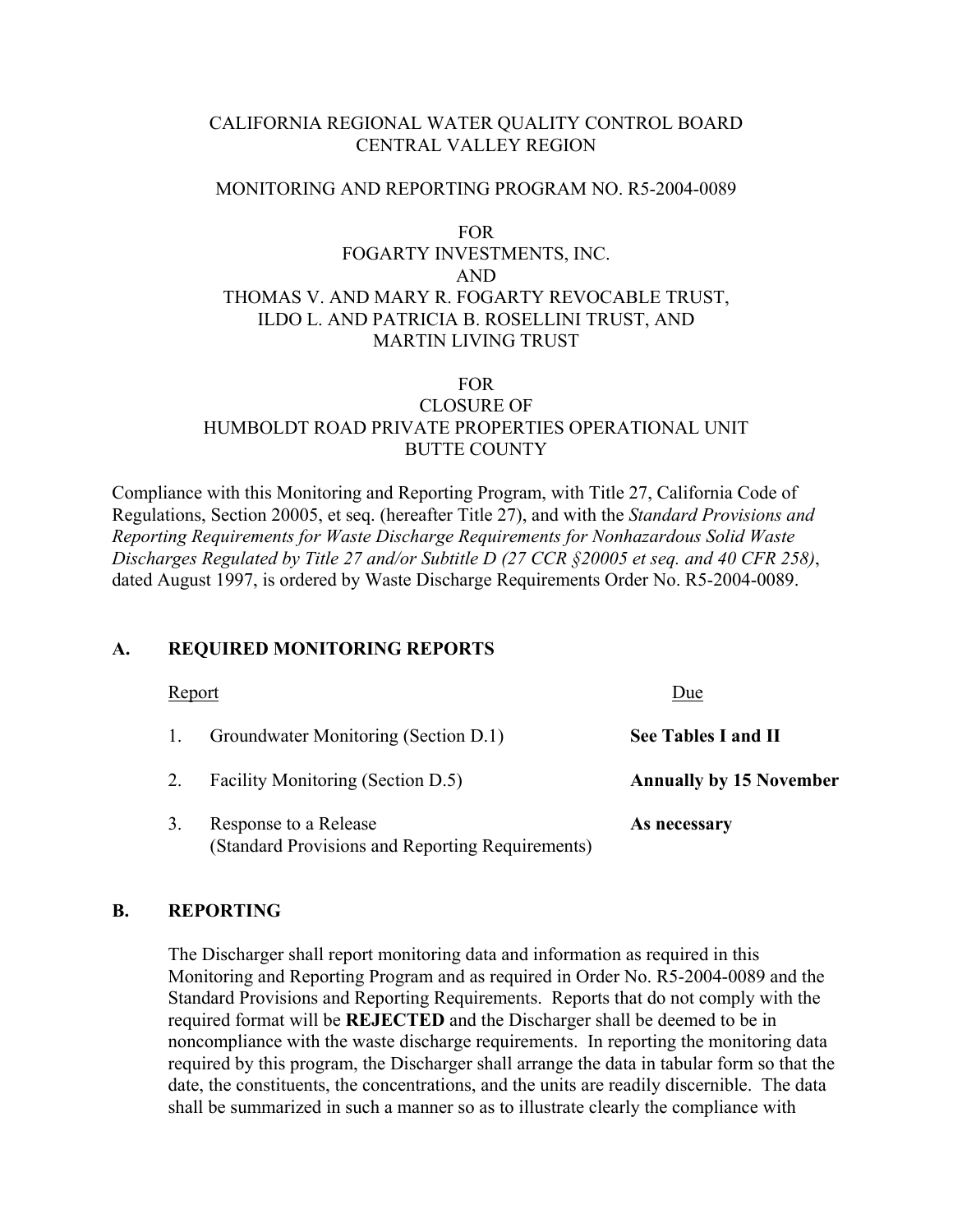waste discharge requirements or the lack thereof. Data shall also be submitted in a digital format acceptable to the Executive Officer.

 Field and laboratory tests shall be reported in each monitoring report. Semiannual and annual monitoring reports shall be submitted to the Board in accordance with the following schedule for the calendar period in which samples were taken or observations made.

| <b>Sampling</b> | Reporting    | Reporting              | Report   |
|-----------------|--------------|------------------------|----------|
| Frequency       | Frequency    | Periods End            | Date Due |
| Semiannually    | Semiannually | 30 June<br>31 December |          |

 The Discharger shall submit an **Annual Monitoring Summary Report** to the Board **by 31 January** covering the previous monitoring year. The annual report shall contain the information specified in the Standard Provisions and a discussion of compliance with the waste discharge requirements.

 The results of **all monitoring** conducted at the site shall reported to the Board in accordance with the reporting schedule above for the calendar period in which samples were taken or observations made.

# **C. MONITORING**

The Discharger shall comply with the detection monitoring program provisions of Title 27 for groundwater in accordance with Detection Monitoring Specification E.2 of Waste Discharge Requirements, Order No. R5-2004-0089. All monitoring shall be conducted in accordance with a Sample Collection and Analysis Plan, which include quality assurance/quality control standards, that are acceptable to the Executive Officer.

All detection monitoring program groundwater monitoring wells shall be sampled and analyzed for monitoring parameters and constituents of concern as indicated and listed in Tables I and II.

Method detection limits and practical quantitation limits shall be reported. All peaks shall be reported, including those that cannot be quantified and/or specifically identified. Metals shall be analyzed in accordance with the methods listed in Table II.

The Discharger may, with the approval of the Executive Officer, use alternative analytical test methods, including new USEPA approved methods, provided the methods have method detection limits equal to or lower than the analytical methods specified in this Monitoring and Reporting Program.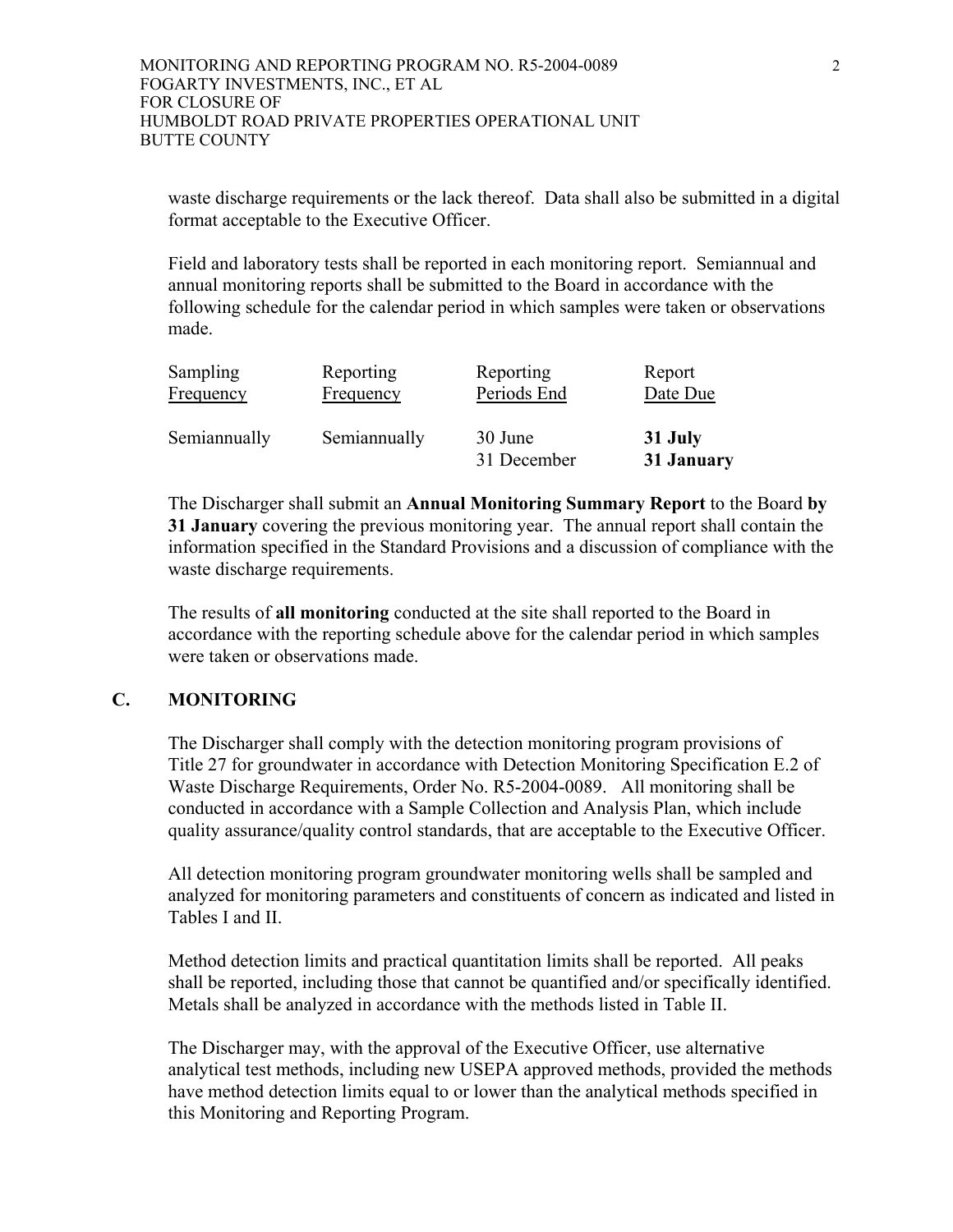# **1. Groundwater**

The Discharger shall operate and maintain a groundwater detection monitoring system that complies with the applicable provisions of §20415 and §20420 of Title 27 in accordance with a detection monitoring program approved by the Executive Officer. The Discharger shall collect, preserve, and transport groundwater samples in accordance with an approved Sample Collection and Analysis Plan.

The Discharger shall determine the groundwater flow rate and direction in the uppermost aquifer and in any zones of perched water and in any additional zone of saturation monitored pursuant to this Monitoring and Reporting Program, and report the results semiannually, including the times of highest and lowest elevations of the water levels in the wells.

Hydrographs of each well shall be submitted showing the elevation of groundwater with respect to the elevations of the top and bottom of the screened interval and the elevation of the pump intake. Hydrographs of each well shall be prepared semiannually and submitted annually.

Groundwater samples shall be collected from any wells approved as part of the groundwater monitoring system. Samples shall be collected and analyzed for the monitoring parameters in accordance with the methods and frequency specified in Tables I and II. The initial sampling and analysis for Dioxin and Furan compounds shall occur **by no later than 30 December 2008**.

If specifically requested, the monitoring parameters shall also be evaluated in an Annual Monitoring Summary Report that includes a cation/anion balance, and a graphical presentation of the results using a Stiff diagram, a Piper graph, or a Schueller plot.

# **2. Leachate Monitoring**

There is no leachate collection and removal system for this facility. However, any leachate that seeps to the surface of the Unit shall be sampled and analyzed for each monitoring parameter and constituent of concern listed in Tables I and Table II upon detection. The Discharger shall notify the Executive Officer within 24 hours of observing leachate seeping to the surface of the Unit. The quantity of leachate shall be estimated and reported as Leachate Flow Rate (in gallons/day).

# **3. Facility Monitoring**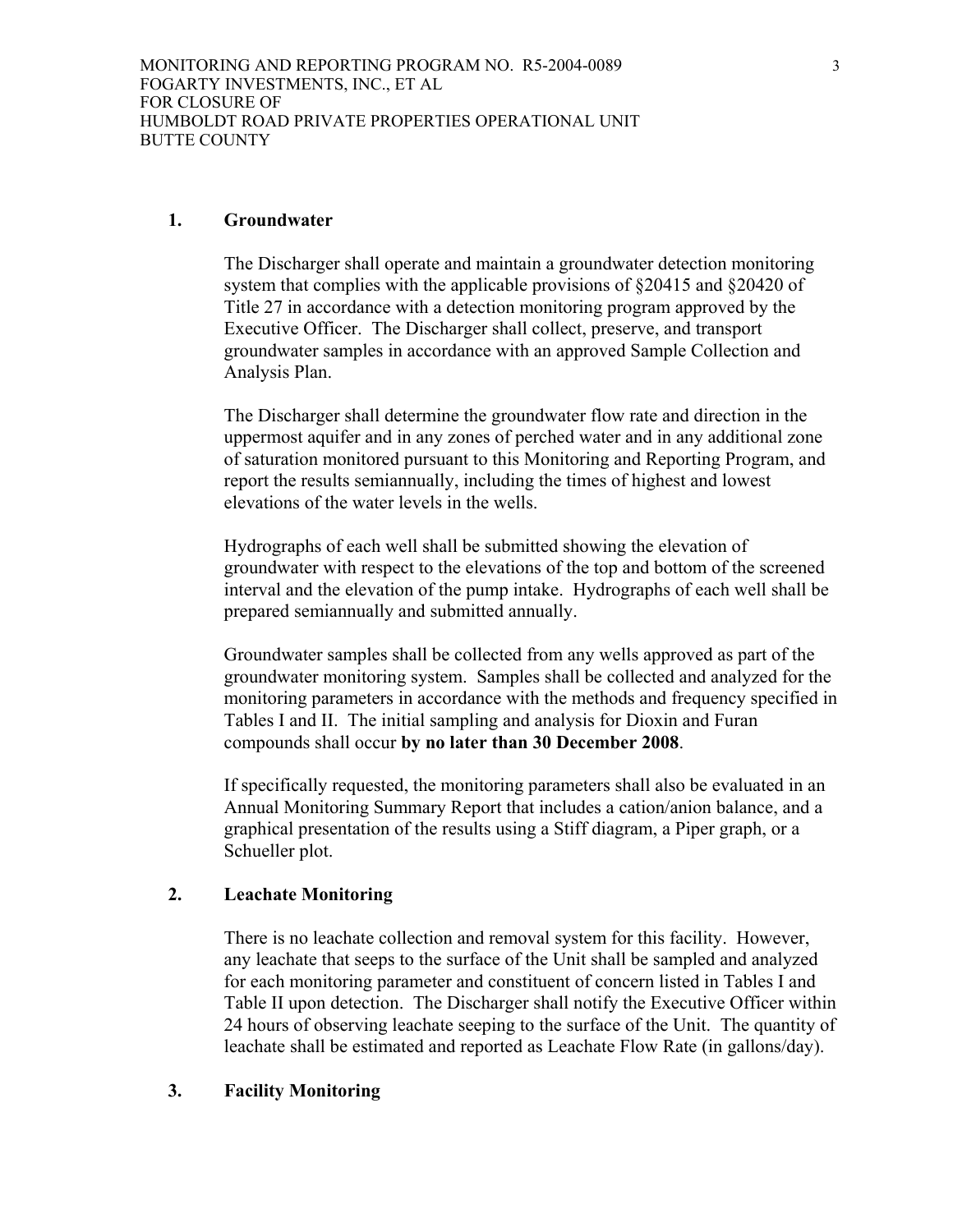#### a. **Standard Observations**

Standard Observations shall be performed **monthly** during the wet season (October 1 to April 30) and **quarterly** during the dry season (May 1 to September 30) and shall include those elements identified in Standard Provisions. Each semiannual monitoring report shall include a summary and certification of completion of all Standard Observations. Field logs of standard observations shall also be included in the report.

## b. **Regular Maintenance Inspections**

Unit facilities (i.e. monitoring wells) shall be inspected **quarterly** to identify the need for maintenance and repairs. Necessary repairs shall be completed within 30 days of each inspection. Field logs of these inspections and documentation of the repairs shall be included in each semiannual monitoring report.

## c. **After Storm Events**

The Discharger shall inspect the Unit and all precipitation, diversion, and drainage facilities for damage within 7 days after each *major storm event*. **A major storm event is one that produces 1 inch or more of precipitation within a 24-hour period**. Areas of erosion or sedimentation observed during the inspection(s) shall be flagged and repaired **within 7 days** of identification. If repairs cannot be completed within the seven-day time frame, the Discharger shall notify the Regional Board of such and provide a schedule for completing necessary repairs. Findings and repairs implemented as a result of these inspections shall be included in each semiannual monitoring report. If no inspection was conducted because there was no significant storm event during the semiannual period, the report shall state such fact.

## d. **Site Winterization**

Annually, prior to the anticipated rainy season, but no later than **30 September**, the Discharger shall conduct an inspection of the facility for the purpose of winterizing the site. The inspection shall identify any damage to the landfill cover, grade, precipitation and drainage controls, access roads, and other facilities. Any necessary construction, maintenance, or repairs shall be conducted in compliance with the approved postclosure maintenance plan and completed by **31 October**.

The Discharger shall document the results of the winterization inspection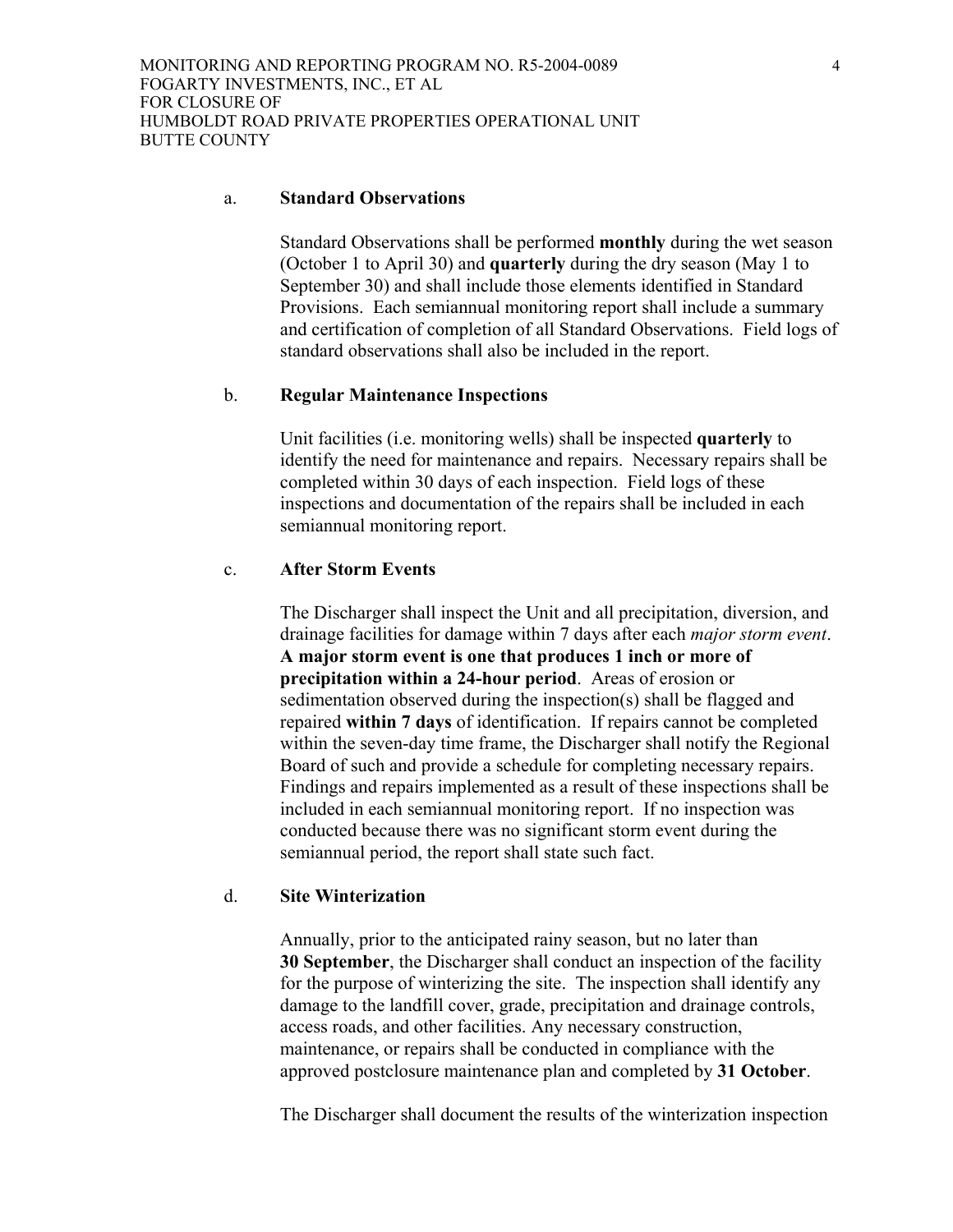MONITORING AND REPORTING PROGRAM NO. R5-2004-0089 FOGARTY INVESTMENTS, INC., ET AL FOR CLOSURE OF HUMBOLDT ROAD PRIVATE PROPERTIES OPERATIONAL UNIT BUTTE COUNTY

> and any repair measures implemented in an Annual Report due **by 31 January** of each year.

 Documentation of the results of the above inspections and any repairs implemented shall include field observations, the location of any damage observed (i.e. on a site may), photographs of the damage, and a description of any repairs implemented, including post-repair photographs.

The Discharger shall implement the above monitoring program on the effective date of this Program.

Ordered by:

THOMAS R. PINKOS, Executive Officer

 $\frac{9 \text{ July } 2004}{(\text{Date})}$ (Date)

KLC/flm:06/04/2004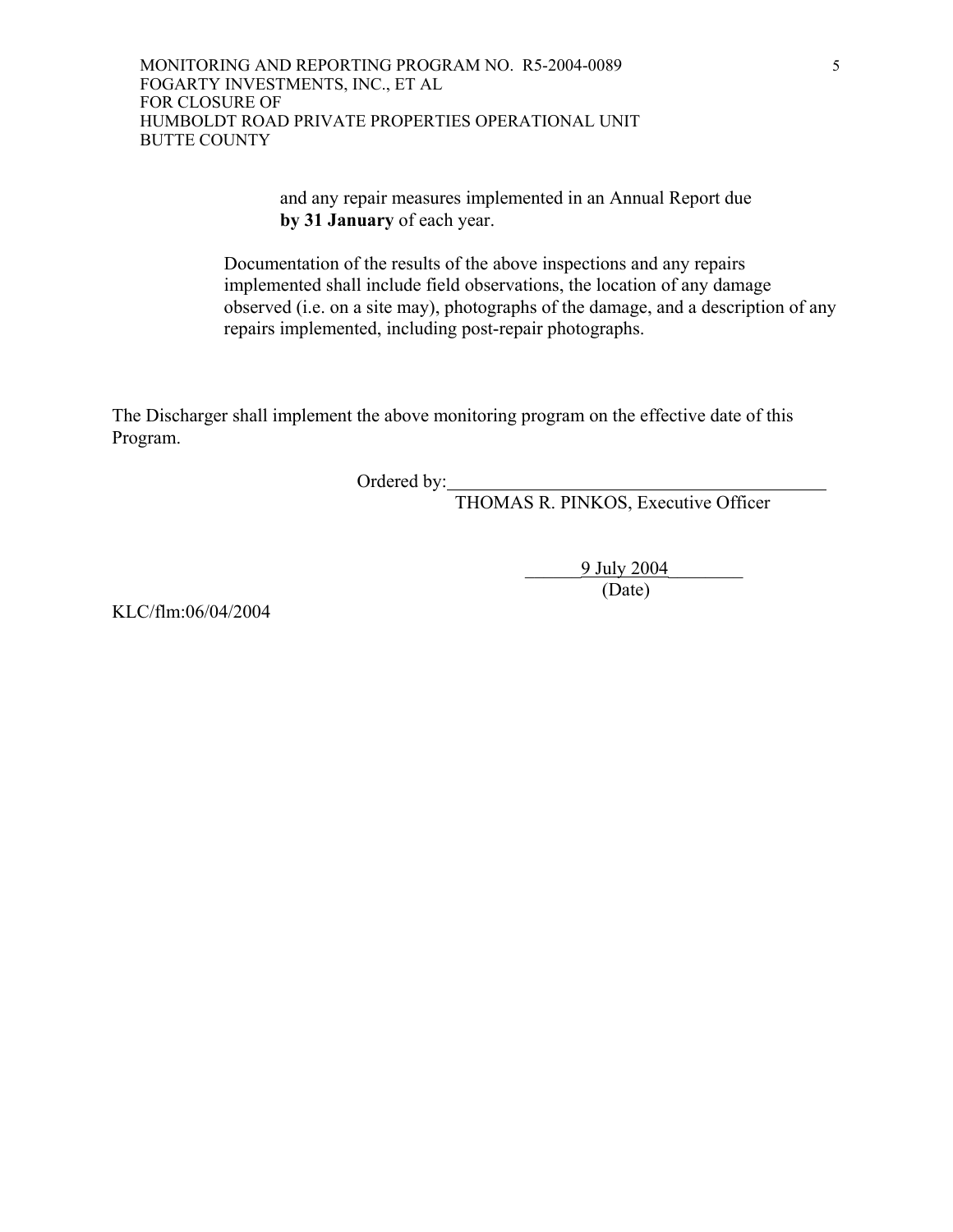# **GROUNDWATER DETECTION MONITORING PROGRAM**

# Parameter Units Erequency

# **Field Parameters**

| Groundwater Elevation          | Ft. & hundredths, M.S.L. | Semiannual |
|--------------------------------|--------------------------|------------|
| Temperature                    | $0\text{C}$              | Semiannual |
| <b>Electrical Conductivity</b> | $\mu$ mhos/cm            | Semiannual |
| pΗ                             | pH units                 | Semiannual |
| Turbidity                      | Turbidity units          | Semiannual |

# **Monitoring Parameters**

| Semiannual<br>Semiannual |
|--------------------------|
|                          |
|                          |
| Semiannual               |
| Semiannual               |
| Semiannual               |
| Semiannual               |
| Semiannual               |
| Semiannual               |
| Semiannual               |
| Semiannual               |
| Semiannual               |
| Semiannual               |
|                          |

# **Constituents of Concern (see Table II)**

| <b>Total Organic Carbon</b>         | mg/L      | Semiannual |
|-------------------------------------|-----------|------------|
| <b>Volatile Organic Compounds</b>   | $\mu$ g/L | Semiannual |
| (USEPA Method 8260B, extended list) |           |            |
| Semi-Volatile Organic Compounds     | $\mu$ g/L | Semiannual |
| (USEPA Method 8270C)                |           |            |
| Chlorophenoxy Herbicides            | $\mu$ g/L | Semiannual |
| (USEPA Method 8151A)                |           |            |
| Organophosphorus Compounds          | $\mu$ g/L | Semiannual |
| (USEPA Method 8141A)                |           |            |
| Dioxin and Furan Compounds          | pg/L      | 5 years    |
| (USEPA Method 8290)                 |           |            |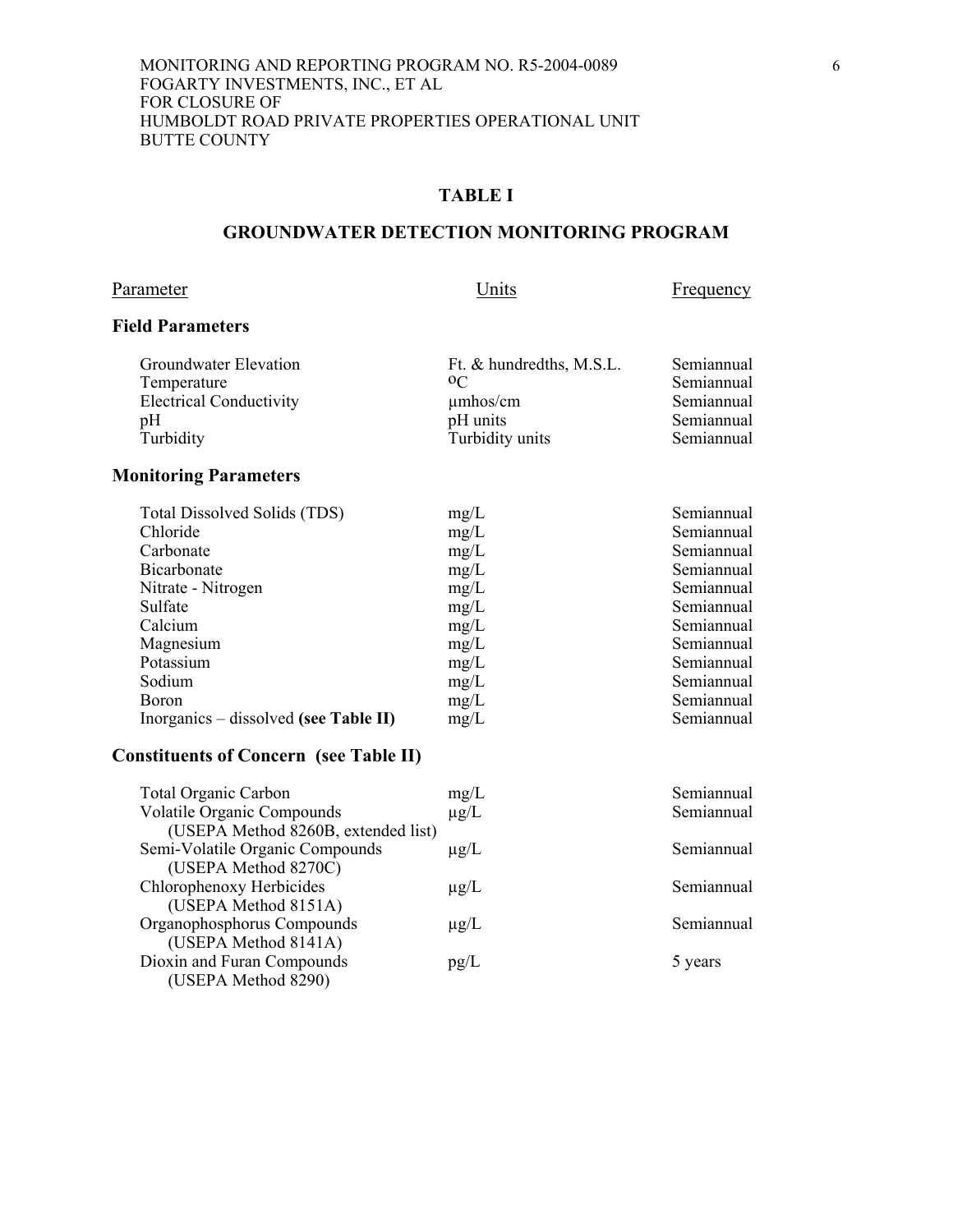# **CONSTITUENTS OF CONCERN & APPROVED USEPA ANALYTICAL METHODS**

| <b>Inorganics (dissolved):</b> | <b>USEPA Method</b> |
|--------------------------------|---------------------|
|                                |                     |

| Aluminum  | 6010  |
|-----------|-------|
| Antimony  | 7041  |
| Barium    | 6010  |
| Beryllium | 6010  |
| Cadmium   | 7131A |
| Chromium  | 6010  |
| Cobalt    | 6010  |
| Copper    | 6010  |
| Silver    | 6010  |
| Tin       | 6010  |
| Vanadium  | 6010  |
| Zinc      | 6010  |
| Iron      | 6010  |
| Manganese | 6010  |
| Arsenic   | 7062  |
| Lead      | 7421  |
| Mercury   | 7470A |
| Nickel    | 7521  |
| Selenium  | 7742  |
| Thallium  | 7841  |
|           |       |
| Cyanide   | 9010B |
| Sulfide   | 9030B |

## **Volatile Organic Compounds:**

**USEPA Method 8260** Acetone Acetonitrile (Methyl cyanide) Acrolein Acrylonitrile Allyl chloride (3-Chloropropene) Benzene Bromochloromethane (Chlorobromomethane) Bromodichloromethane (Dibromochloromethane) Bromoform (Tribromomethane) Carbon disulfide Carbon tetrachloride Chlorobenzene Chloroethane (Ethyl chloride) Chloroform (Trichloromethane) Chloroprene Dibromochloromethane (Chlorodibromomethane)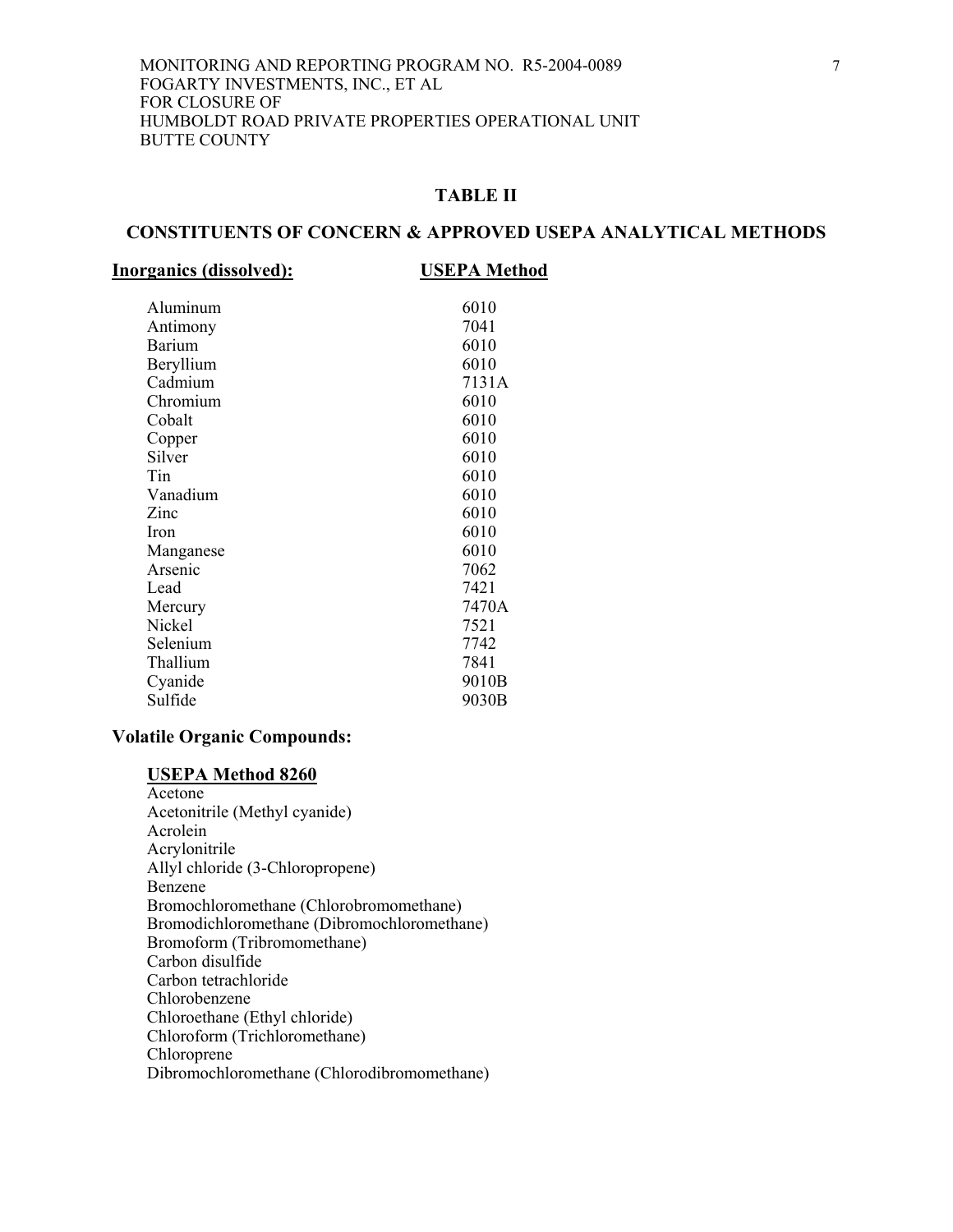## **CONSTITUENTS OF CONCERN & APPROVED USEPA ANALYTICAL METHODS**

#### **Continued**

 1,2-Dibromo-3-chloropropane (DBCP) 1,2-Dibromoethane (Ethylene dibromide; EDB) o-Dichlorobenzene (1,2-Dichlorobenzene) m-Dichlorobenzene (1,3-Dichlorobenzene) p-Dichlorobenzene (1,4-Dichlorobenzene) trans- 1,4-Dichloro-2-butene Dichlorodifluoromethane (CFC 12) 1,1 -Dichloroethane (Ethylidene chloride) 1,2-Dichloroethane (Ethylene dichloride) 1,1 -Dichloroethylene (1, l-Dichloroethene; Vinylidene chloride) cis- l ,2-Dichloroethylene (cis- 1,2-Dichloroethene) trans- l ,2-Dichloroethylene (trans- 1,2-Dichloroethene) 1,2-Dichloropropane (Propylene dichloride) 1,3-Dichloropropane (Trimethylene dichloride) 2,2-Dichloropropane (Isopropylidene chloride) 1,1 -Dichloropropene cis- 1,3-Dichloropropene trans- l ,3-Dichloropropene Di-isopropylether (DIPE) Ethanol Ethyltertiary butyl ether Ethylbenzene Ethyl methacrylate Hexachlorobutadiene Hexachloroethane 2-Hexanone (Methyl butyl ketone) Isobutyl alcohol Methacrylonitrile Methyl bromide (Bromomethane) Methyl chloride (Chloromethane) Methyl ethyl ketone (MEK; 2-Butanone) Methyl iodide (Iodomethane) Methyl t-butyl ether Methyl methacrylate 4-Methyl-2-pentanone (Methyl isobutyl ketone) Methylene bromide (Dibromomethane) Methylene chloride (Dichloromethane) Naphthalene Propionitrile (Ethyl cyanide) Styrene Tertiary amyl methyl ether Tertiary butyl alcohol 1,1,1,2-Tetrachloroethane 1,1,2,2-Tetrachloroethane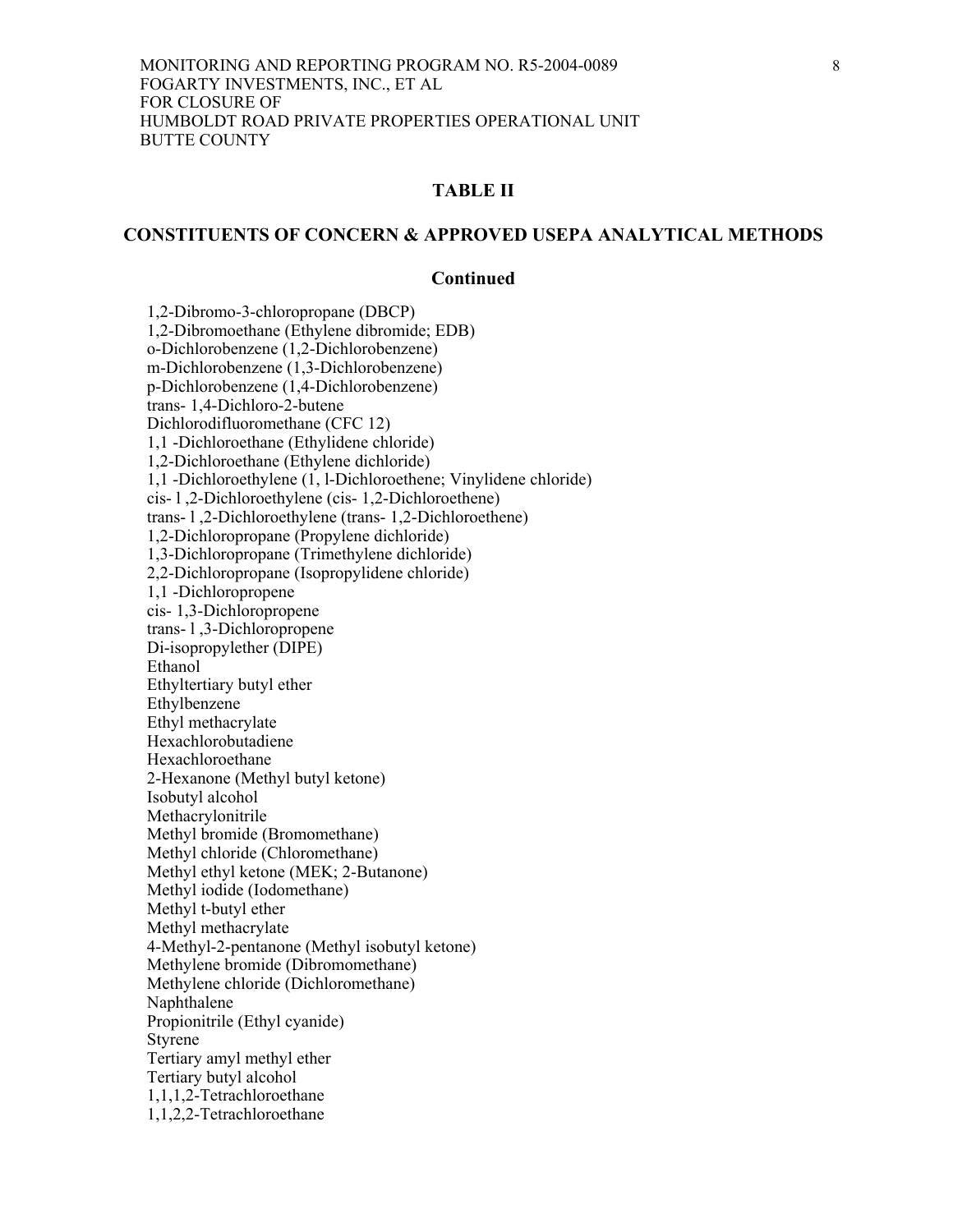## **CONSTITUENTS OF CONCERN & APPROVED USEPA ANALYTICAL METHODS**

## **Continued**

 Tetrachloroethylene (Tetrachloroethene; Perchloroethylene; PCE) Toluene 1,2,4-Trichlorobenzene 1,1,1 -Trichloroethane, Methylchloroform 1,1,2-Trichloroethane Trichloroethylene (Trichloroethene; TCE) Trichlorofluoromethane (CFC- 11) 1,2,3-Trichloropropane Vinyl acetate Vinyl chloride (Chloroethene) Xylene (total)

## **Semi-Volatile Organic Compounds:**

| Acenaphthene                                                          |
|-----------------------------------------------------------------------|
| Acenaphthylene                                                        |
| Acetophenone                                                          |
| 2-Acetylaminofluorene (2-AAF)                                         |
| Aldrin                                                                |
| 4-Aminobiphenyl                                                       |
| Anthracene                                                            |
| Benzo[a]anthracene (Benzanthracene)                                   |
| Benzo[b]fluoranthene                                                  |
| Benzo[k]fluoranthene                                                  |
| Benzo[g,h,i]perylene                                                  |
| Benzo[a]pyrene                                                        |
| Benzyl alcohol                                                        |
| Bis(2-ethylhexyl) phthalate                                           |
| alpha-BHC                                                             |
| beta-BHC                                                              |
| delta-BHC                                                             |
| gamma-BHC (Lindane)                                                   |
| Bis(2-chloroethoxy)methane                                            |
| Bis(2-chloroethyl) ether (Dichloroethyl ether)                        |
| Bis(2-chloro-1-methyethyl) ether (Bis(2-chloroisopropyl) ether; DCIP) |
| 4-Bromophenyl phenyl ether                                            |
| Butyl benzyl phthalate (Benzyl butyl phthalate)                       |
| Chlordane                                                             |
| p-Chloroaniline                                                       |
| Chlorobenzilate                                                       |
| p-Chloro-m-cresol (4-Chloro-3-methylphenol)                           |
| 2-Chloronaphthalene                                                   |
| 2-Chlorophenol                                                        |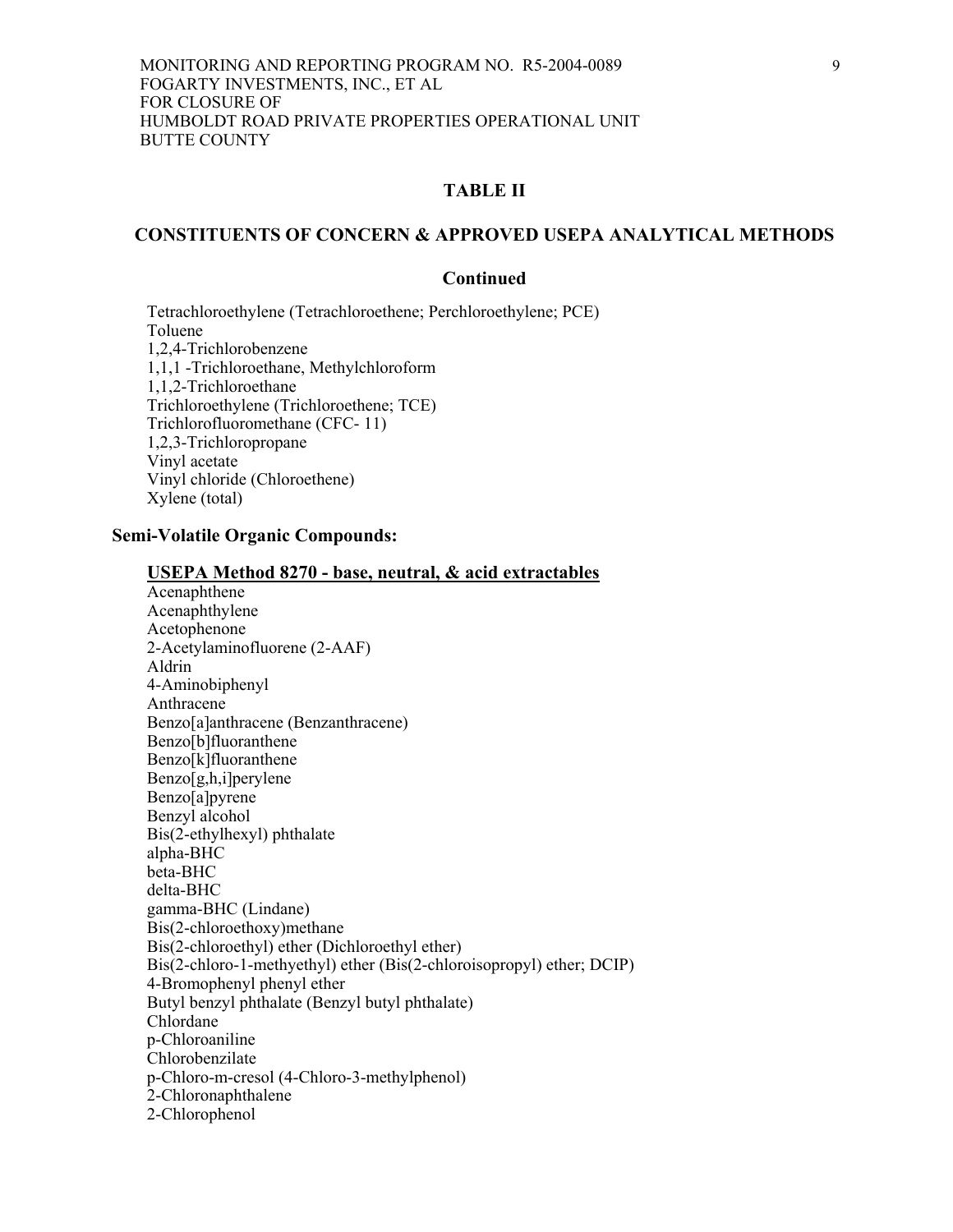# **CONSTITUENTS OF CONCERN & APPROVED USEPA ANALYTICAL METHODS**

## **Continued**

 4-Chlorophenyl phenyl ether Chrysene o-Cresol (2-methylphenol) m-Cresol (3-methylphenol) p-Cresol (4-methylphenol) 4,4'-DDD 4,4'-DDE 4,4'-DDT Diallate Dibenz[a,h]anthracene Dibenzofuran Di-n-butyl phthalate 3,3'-Dichlorobenzidine 2,4-Dichlorophenol 2,6-Dichlorophenol Dieldrin Diethyl phthalate p-(Dimethylamino)azobenzene 7,12-Dimethylbenz[a]anthracene 3,3'-Dimethylbenzidine 2,4-Dimehtylphenol (m-Xylenol) Dimethyl phthalate m-Dinitrobenzene 4,6-Dinitro-o-cresol (4,6-Dinitro-2-methylphenol) 2,4-Dinitrophenol 2,4-Dinitrotoluene 2,6-Dinitrotoluene Di-n-octyl phthalate Diphenylamine Endosulfan I Endosulfan II Endosulfan sulfate Endrin Endrin aldehyde Ethyl methanesulfonate Famphur Fluoranthene Fluorene Heptachlor Heptachlor epoxide Hexachlorobenzene Hexachlorocyclopentadiene **Hexachloropropene** Indeno $(1,2,3-c,d)$  pyrene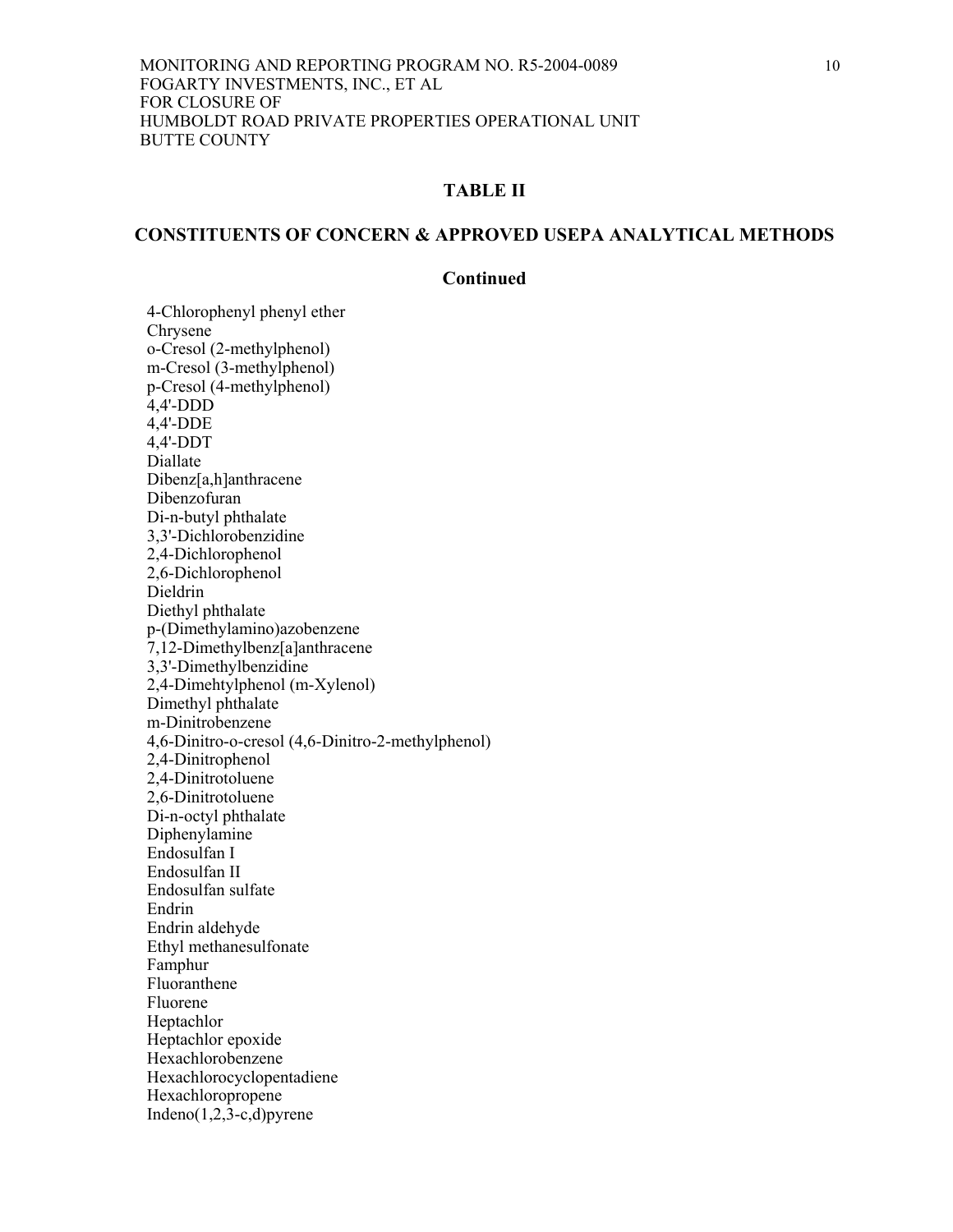## **CONSTITUENTS OF CONCERN & APPROVED USEPA ANALYTICAL METHODS**

## **Continued**

 Isodrin Isophorone Isosafrole Kepone Methapyrilene Methoxychlor 3-Methylcholanthrene Methyl methanesulfonate 2-Methylnaphthalene 1,4-Naphthoquinone 1-Naphthylamine 2-Naphthylamine o-Nitroaniline (2-Nitroaniline) m-Nitroaniline (3-Nitroaniline) p-Nitroaniline (4-Nitroaniline) Nitrobenzene o-Nitrophenol (2-Nitrophenol) p-Nitrophenol (4-Nitrophenol) N-Nitrosodi-n-butylamine (Di-n-butylnitrosamine) N-Nitrosodiethylamine (Diethylnitrosamine) N-Nitrosodimethylamine (Dimethylnitrosamine) N-Nitrosodiphenylamine (Diphenylnitrosamine) N-Nitrosodipropylamine (N-Nitroso-N-dipropylamine; Di-n-propylnitrosamine) N-Nitrosomethylethylamine (Methylethylnitrosamine) N-Nitrosopiperidine N-Nitrosospyrrolidine 5-Nitro-o-toluidine Pentachlorobenzene Pentachloronitrobenzene (PCNB) Pentachlorophenol Phenacetin Phenanthrene Phenol p-Phenylenediamine Polychlorinated biphenyls (PCBs; Aroclors) Pronamide Pyrene Safrole 1,2,4,5-Tetrachlorobenzene 2,3,4,6-Tetrachlorophenol o-Toluidine Toxaphene 2,4,5-Trichlorophenol 0,0,0-Triethyl phosphorothioate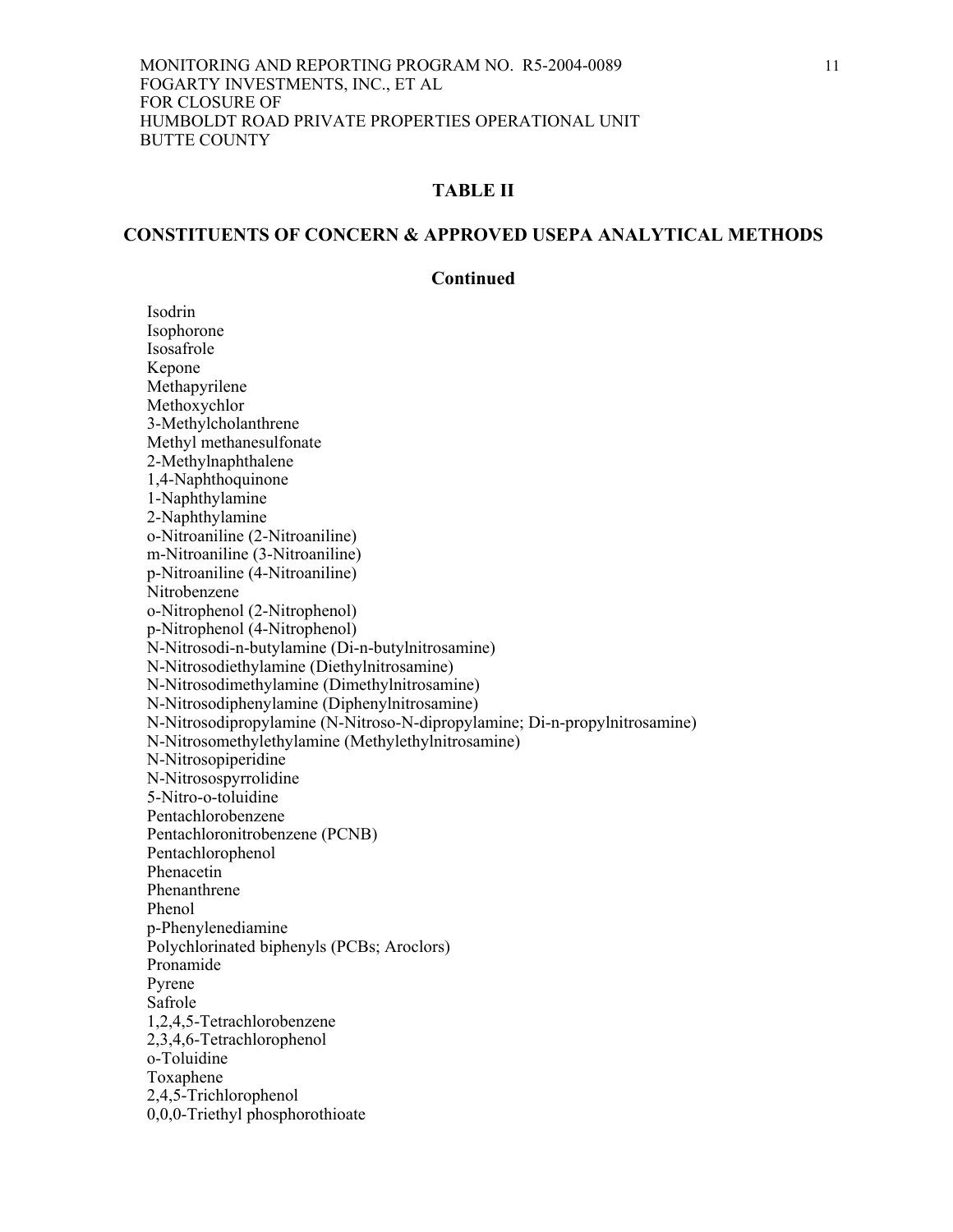# **CONSTITUENTS OF CONCERN & APPROVED USEPA ANALYTICAL METHODS**

## **Continued**

sym-Trinitrobenzene

## **Chlorophenoxy Herbicides:**

## **USEPA Method 8l51A**

2,4-D (2,4-Dichlorophenoxyacetic acid) Dinoseb (DNBP; 2-sec-Butyl-4,6-dinitrophenol) Silvex (2,4,5-Trichlorophenoxypropionic acid; 2,4,5-TP) 2,4,5-T (2,4,5-Trichlorophenoxyacetic acid)

## **Organophosphorus Compounds:**

## **USEPA Method 8141A**

**Atrazine** Chlorpyrifos 0,0-Diethyl 0-2-pyrazinyl phosphorothioate (Thionazin) Diazinon Dimethoate Disulfoton Ethion Methyl parathion (Parathion methyl) Parathion Phorate Simazine

## **Dioxin and Furan Compounds**

## **USEPA Method 8290 HRMS**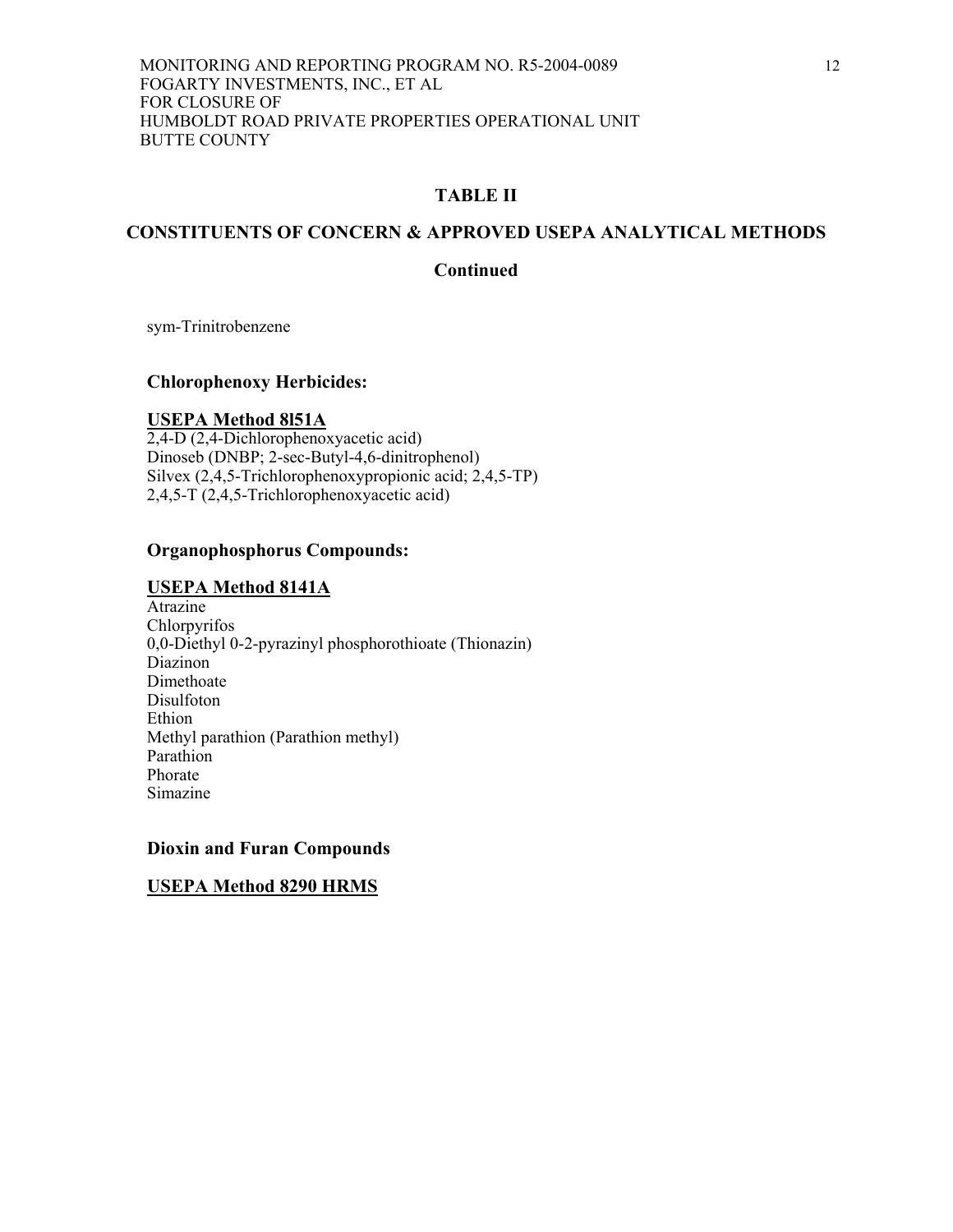## **INFORMATION SHEET**

ORDER NO. R5-2004-0089 FOGARTY INVESTMENTS, INC., AND THOMAS V. AND MARY R. FOGARTY REVOCABLE TRUST, ILDO L. AND PATRICIA B. ROSELLINI TRUST, AND MARTIN LIVING TRUST FOR CLOSURE OF HUMBOLDT ROAD PRIVATE PROPERTIES OPERATIONAL UNIT BUTTE COUNTY

The Humboldt Road Private Properties Operational Unit is located along Humboldt Road, approximately two miles east of the intersection of State Routes 32 and 99 in Chico. The property where this Unit is located is part of a group of properties commonly referred to as the Humboldt Road Burn Dump (HRBD). The HRBD, as a whole, consists of one primary disposal area known as the City of Chico Burn Dump, located on assessor parcel number (APN) 011-030-015, and fourteen other waste disposal areas on adjacent properties, including the Discharger's parcel (APN 011-030-138) where the Humboldt Road Private Properties Operational Unit is located. The primary disposal area operated as a burn dump from the early 1900s until approximately 1965 when the Butte County Neal Road Landfill opened.

During construction of the Bruce Road extension connecting Bruce Road with State Route 32 in 1987, excavated earthen material containing waste from the HRBD was relocated to APN 011-780-014 for construction of a stock pond levee. In response to citizen complaints, Regional Board staff collected soil samples from the levee. Analyses of the samples showed the presence of polynuclear aromatic hydrocarbons and heavy metals, with lead concentrations as high as 3,400 mg/kg.

On 27 January 1988, the Executive Officer issued Cleanup and Abatement Order (CAO) No. 88-700 to the City of Chico and the owners of APN 011-780-014 (John D. Drake and James E. Simmons, et al.) requiring cleanup of the waste in the stock pond levee. Discussions between Regional Board staff and Department of Toxic Substances Control staff indicated that a much larger volume of waste, probably contaminated with heavy metals, existed in parcels adjacent to the Bruce Road Extension. In an effort to identify all the waste material and evaluate threats to human health and the environment, Regional Board staff deferred enforcement of CAO Order No. 88-700. After years of environmental assessments and review of sample data, the Executive Officer issued CAO Order No. R5-2003-0707 on 3 June 2003 to the property owners where burn dump wastes had been scattered or disposed. CAO No. R5-2003-0707 required the owners of the impacted properties to cleanup and abate the effects of the wastes.

In response to the requirements of CAO No. R5-2003-0707, the City of Chico agreed to remediate the properties under their control and the properties that were directly linked to the historical City of Chico Burn Dump operation. The City of Chico Redevelopment Agency has proposed to collect, consolidate, and cap the wastes from these parcels into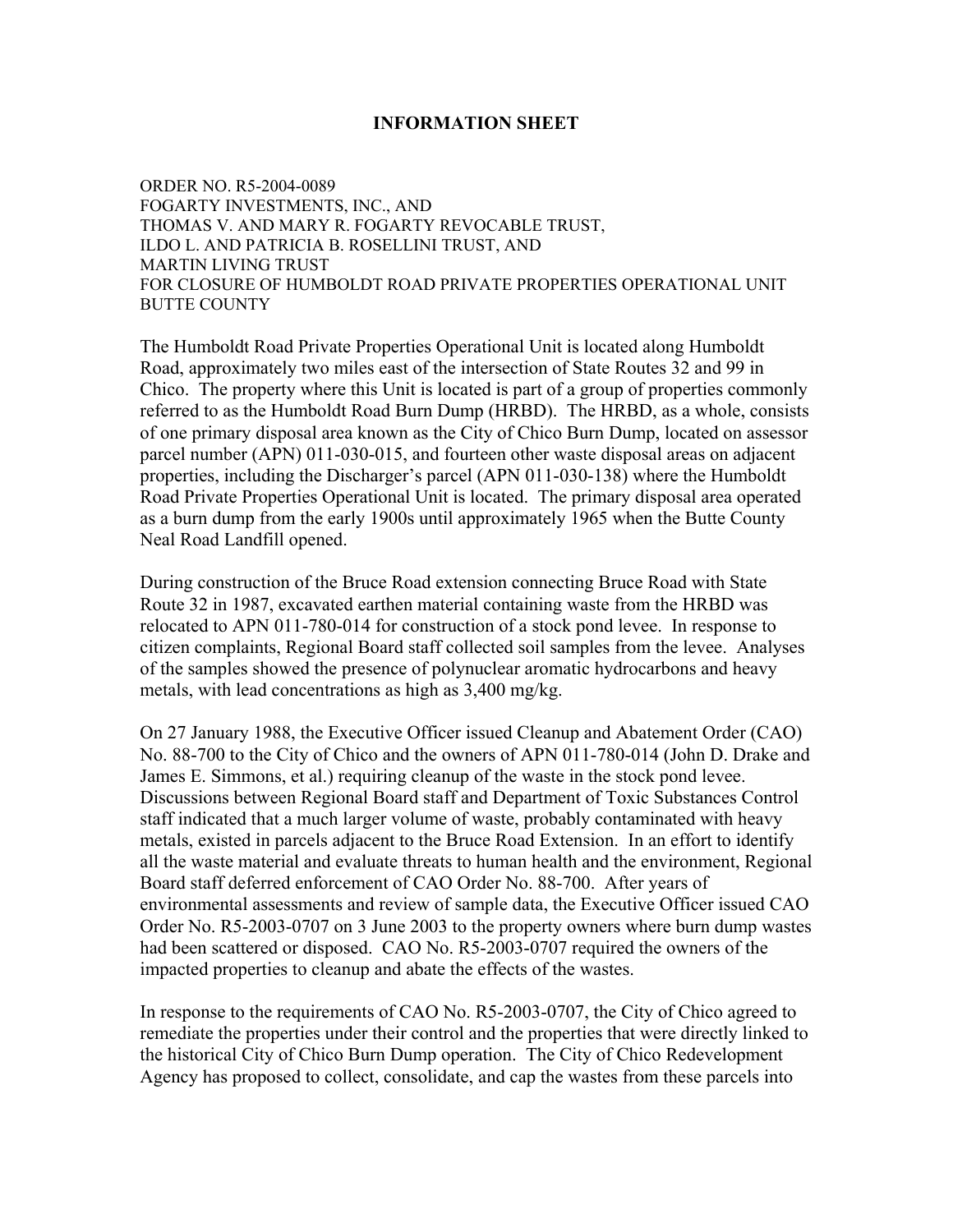Information Sheet, Order No. R5-2004-0089 2 Fogarty Investments, Inc., et al For Closure of Humboldt Road Private Properties Operational Unit Butte County

the Humboldt Road Burn Dump Operational Unit on APN 011-030-015, owned by the City of Chico.

The owners of the remaining impacted properties agreed to remediate their respective parcels and consolidate and cap the wastes in the Humboldt Road Private Properties Operational Unit on the Discharger's property (APN 011-030-138), which is directly adjacent and east of the City of Chico's Unit.

The Humboldt Road Private Properties Operational Unit is located along the westernmost slope of the Sierra Nevada foothills. It is underlain by highly cemented deposits of an unnamed "fanglomerate" present throughout a wide area along the foothills east of Chico. In general, the fanglomerate contains only occasional stringers or lenses of granular material within a very low permeability matrix of volcanic ash and other related materials. Natural geologic formations are considered adequate for protecting groundwater quality, especially once an engineered cap is installed over the wastes, so no base liner will be constructed.

The excavation, consolidating, and capping of the wastes will occur over two years. The wastes will be capped in ascending order, with six inches of compacted clean soil for the foundation layer, a 16 ounce nonwoven geotextile, 60-mil high density polyethylene plastic as a barrier layer, a geocomposite drainage layer, and 18 inches of clean soil for construction of a vegetative erosion resistant layer.

A groundwater monitoring network consisting of at least three wells will be installed to assess groundwater quality in the vicinity of the Unit. Dead Horse Slough, an ephemeral stream that runs through the HRBD properties, will also be assessed semiannually as required by this Order.

This Order prescribes closure and postclosure maintenance requirements for the Humboldt Road Private Properties Operational Unit in accordance with applicable sections of Title 27 of the California Code of Regulations and the California Water Code. It is anticipated that CAO No. 88-700 and CAO No. R5-2003-0707 will be rescinded upon completion of the remediation projects.

KLC: 06/04/04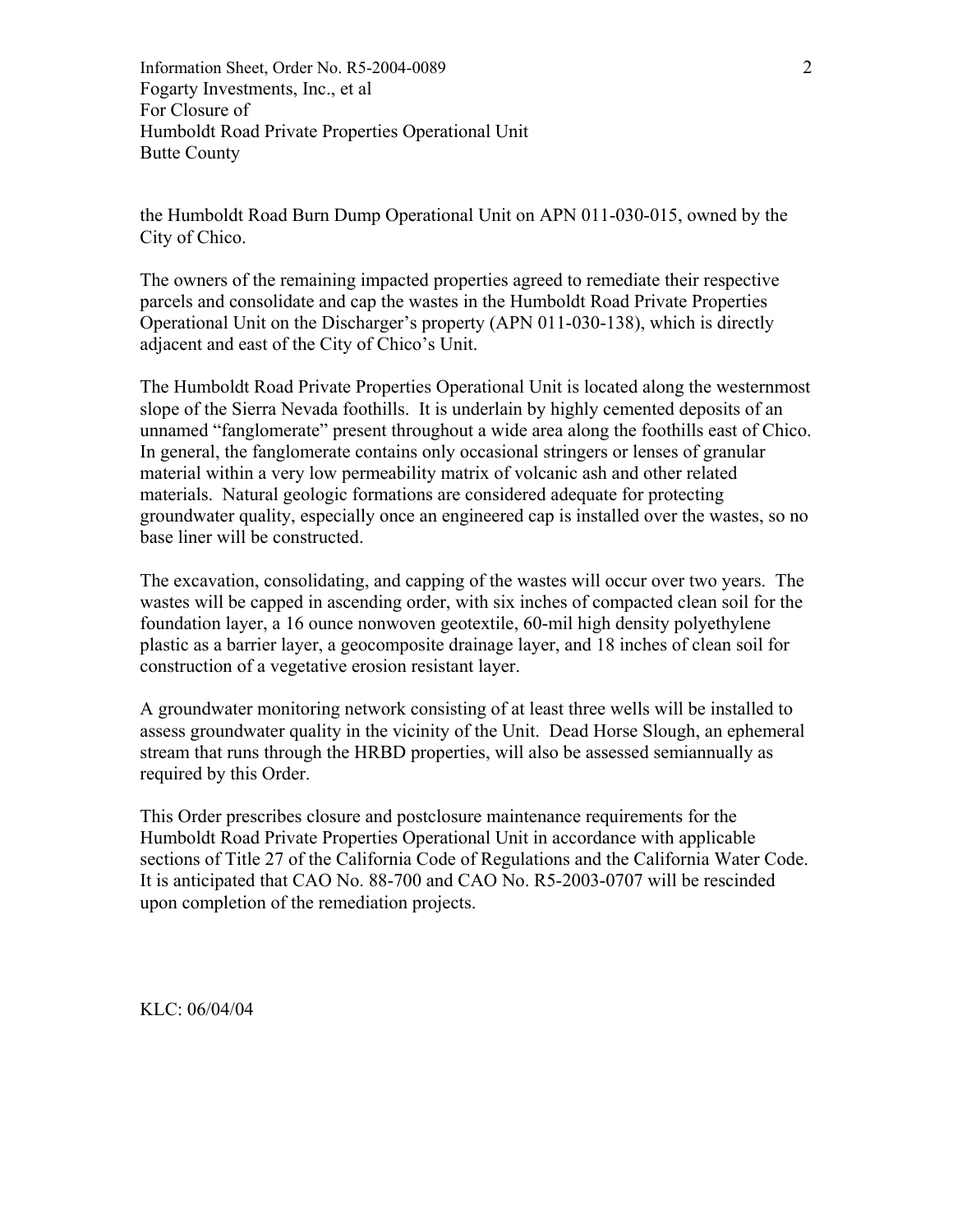## ORDER NO. R5-2004-0089 ATTACHMENT A

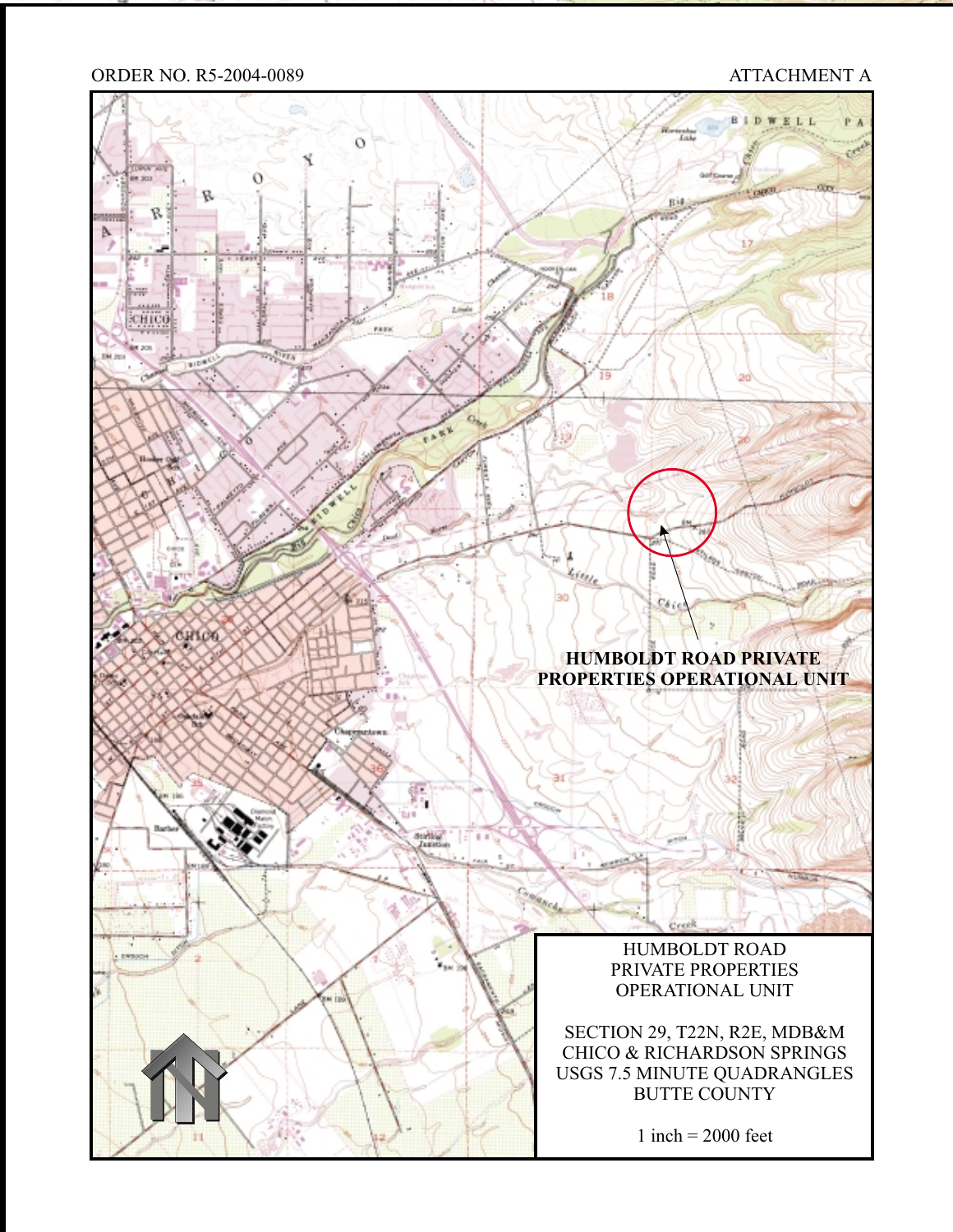